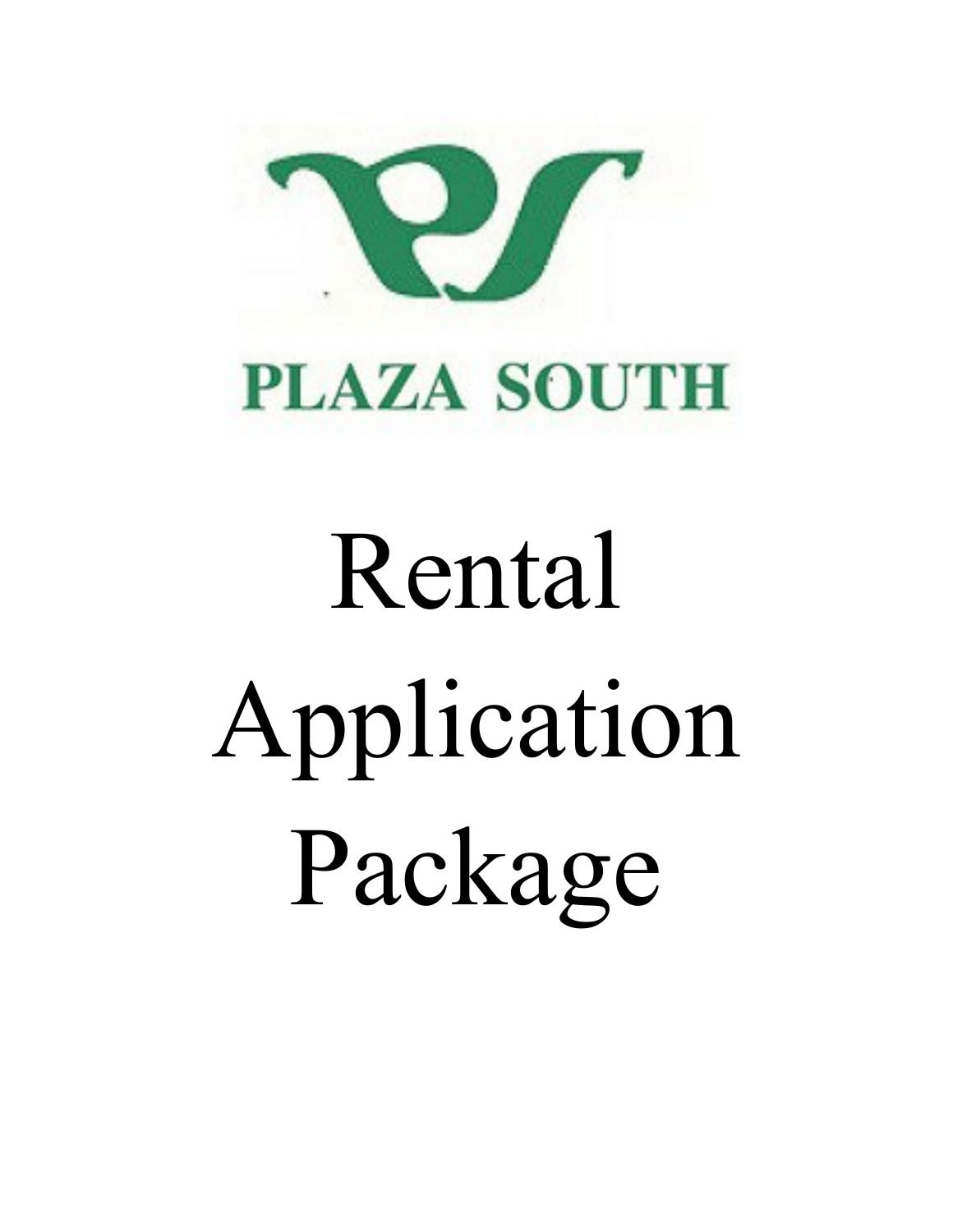

This package contains general information for the use of the tenant. The information contained in this package is subject to change. You could contact the Management Office with any questions you may have. Below, we have listed our contact information.

#### **CONTACT INFORMATION:**

| <b>FRONT DESK/SECURITY</b>             | $(954)$ 565-0777 ext. 4 | frontdesk $@p$ lazasouth.net          |
|----------------------------------------|-------------------------|---------------------------------------|
| RECEIVING DEPARTMENT                   | $(954)$ 565-0777 ext. 5 | receiving@plazasouth.net              |
| <b>ADMIN ASST</b>                      | (954) 565-0777 ext. 36  | $\text{assignment}(a)$ plazasouth.net |
| <b>FAX</b>                             | $(954) 561 - 3532$      |                                       |
| <b>WEBSITE</b>                         | www.plazasouthfl.com    |                                       |
| <b>MANAGEMENT CONTACT INFORMATION:</b> |                         |                                       |
| <b>GENERAL MANAGER</b>                 | $(954)$ 565-0777 ext. 8 | generalmanager@plazasouth.net         |
| <b>ASST MANAGER</b>                    | (954) 565-0777 ext. 7   | officeadmin@plazasouth.net            |
| <b>CHIEF ENGINEER</b>                  | (954) 565-0777 ext. 6   | maintenance@plazasouth.net            |

PLAZA SOUTH WEBSITE: You can obtain floor plans, stack orientation, and various forms on our website. Check often for updates on projects in the building.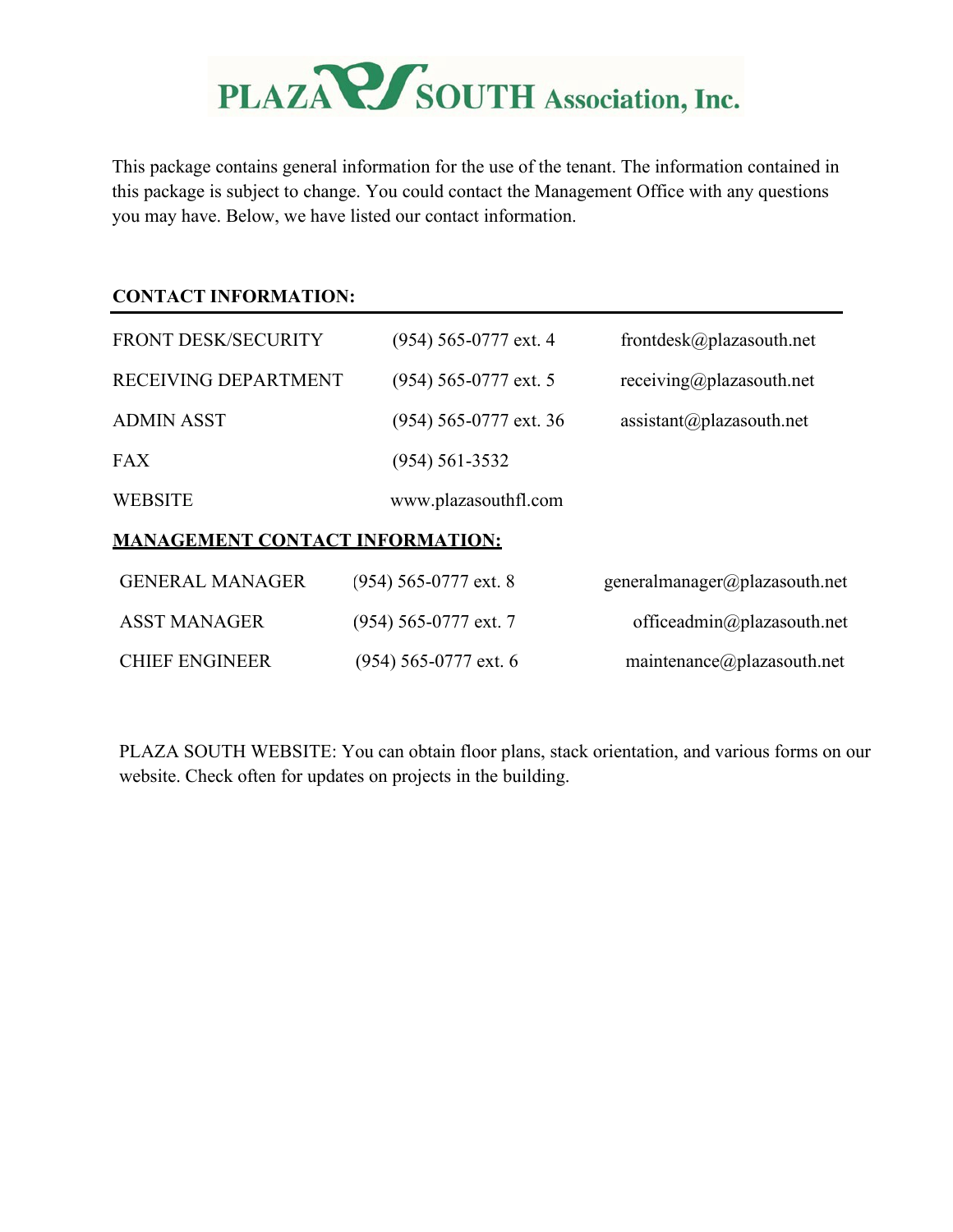# PLAZA SOUTH Association, Inc.

#### **GUEST RULES:**

All guest should be provided the latest copy of our "Rules We Live By" and made aware that they are required to abide by the Rules and Regulations of Plaza South.

#### Owner/Lessee – **In Residence**

There is no restriction how many times you have overnight guests (family or non-family) while you are in residence. Guest that stays longer than 30 days must be interviewed.

- $\triangleright$  Please notify the Front Desk who is coming and how long they will stay
- $\triangleright$  Make sure that your guest register at the Front Desk upon arrival.
- $\triangleright$  Please notify the Front Desk when they leave.

#### Owner/Lessee - **Out of Residents**

When you are out of residence and guest (family or non-family) will be staying in your apartment, you MUST provide the Management Office with written authorization seven (7) days prior to their arrival to allow approval by the Board of Directors and/or General Manager. Please inform all guests of the "The Rules We Live By".

- $\triangleright$  You have available a maximum 30 days per calendar year for non-family guests.
- $\triangleright$  There is no restriction on how many times immediate family members can be guests. Immediate Family is considered to be:
	- o Parents
	- o Grandparents
	- o Sisters & Family
	- o Brothers & Family
	- o Children
	- o Grandchildren
- $\triangleright$  All other relations are considered non-family guests.
- $\triangleright$  Your guests MUST register at the Front Desk upon arrival.
- $\triangleright$  Your guests must abide by Plaza South's Rules & Regulations.
- $\triangleright$  Your guests must notify the Front Desk when they leave.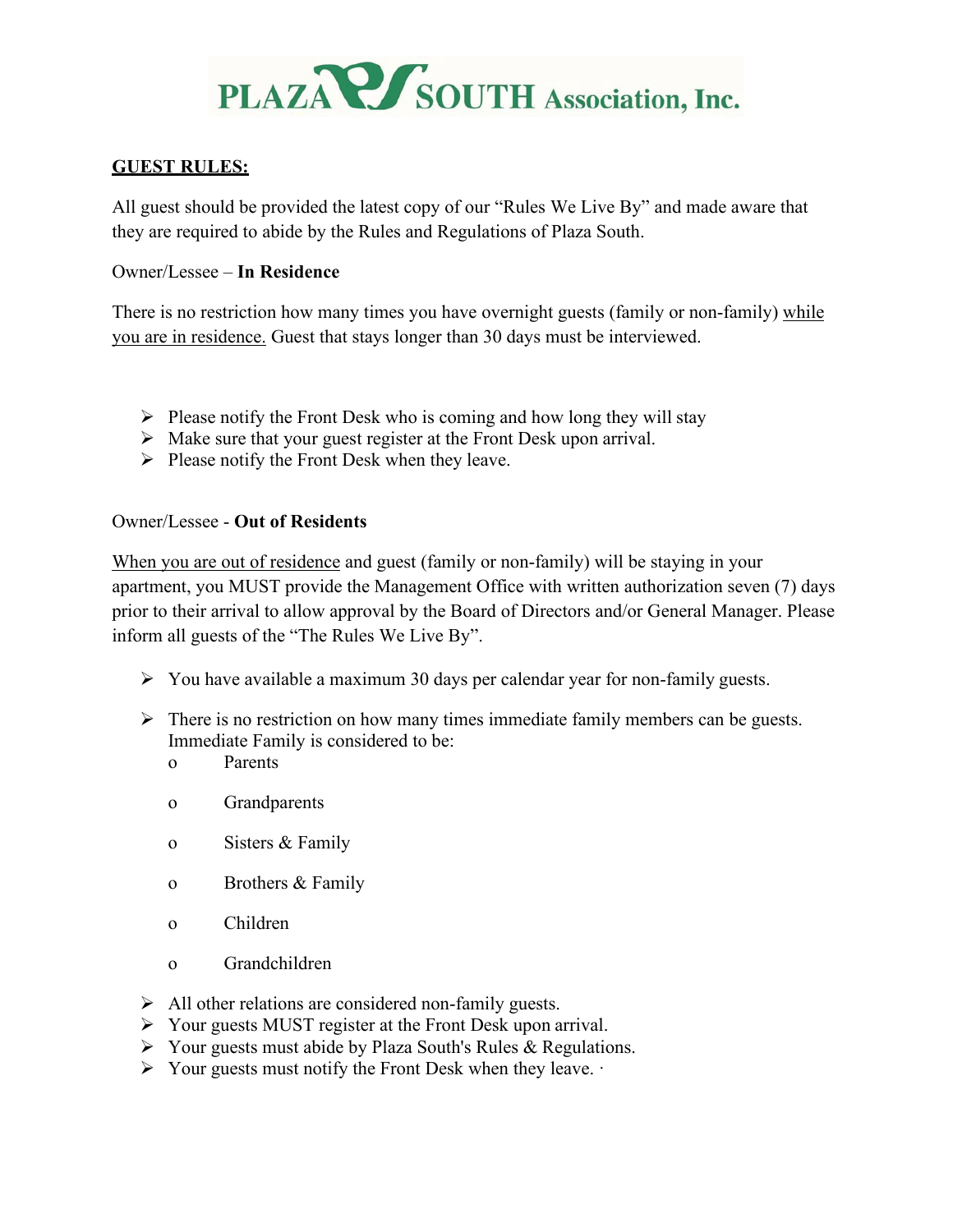# PLAZA SOUTH Association, Inc.

#### **VISITOR & GUEST REGISTRATION REQUIREMENT**

**All persons visiting Plaza South must register at the Security Desk, giving their name, date and time of arrival and planned departure date and time. They must also inform the Security staff of the resident they are visiting and the location of vehicle (if applicable). Security Staff must call the resident before admitting the visitor.** All visitors must abide by the same rules and regulation in effect for owners and lessees who are responsible for them, and owner or lessee should advise their guest that their stay can be quickly terminated if any of the rules and regulations are violated.

Why is this required?

• The Board of Directors of the Association has a fiduciary relationship with the unit owners to provide for the safety and wellbeing of the unit owners, the unit owners property and the property that is owned.

How do we protect your safety?

- We do that by registering everyone who seeks entry, whether into an apartment or to the common areas of the building. This includes family members and guests of owners, tenants. contractors, vendors, and real estate agents.
- Plaza South is a residential community of 336 homeowners. It is not a resort, hotel, or time share. This is our home. For some It is a second home, but a home none the less. We provide the same security for our condominium home as we would for any house we may have once called home.
- Understanding this and cooperating with it is one of the elements of living or owning property in a community association.

#### REPAIRMEN AND OUTSIDE SERVICE PEOPLE

- Owners must arrange directly with repairmen and outside service people for work to be performed inside their apartment.
- If not in residence, Management is not permitted to admit anyone into apartment without the owner's written authorization.
- Except in cases of emergency, repairmen and outside service people must limit their hours from 8:00 A.M. to 4:00 P.M. on weekdays; and are not allowed on Saturdays, Sundays and holidays, **except in emergencies with the knowledge of the Management.**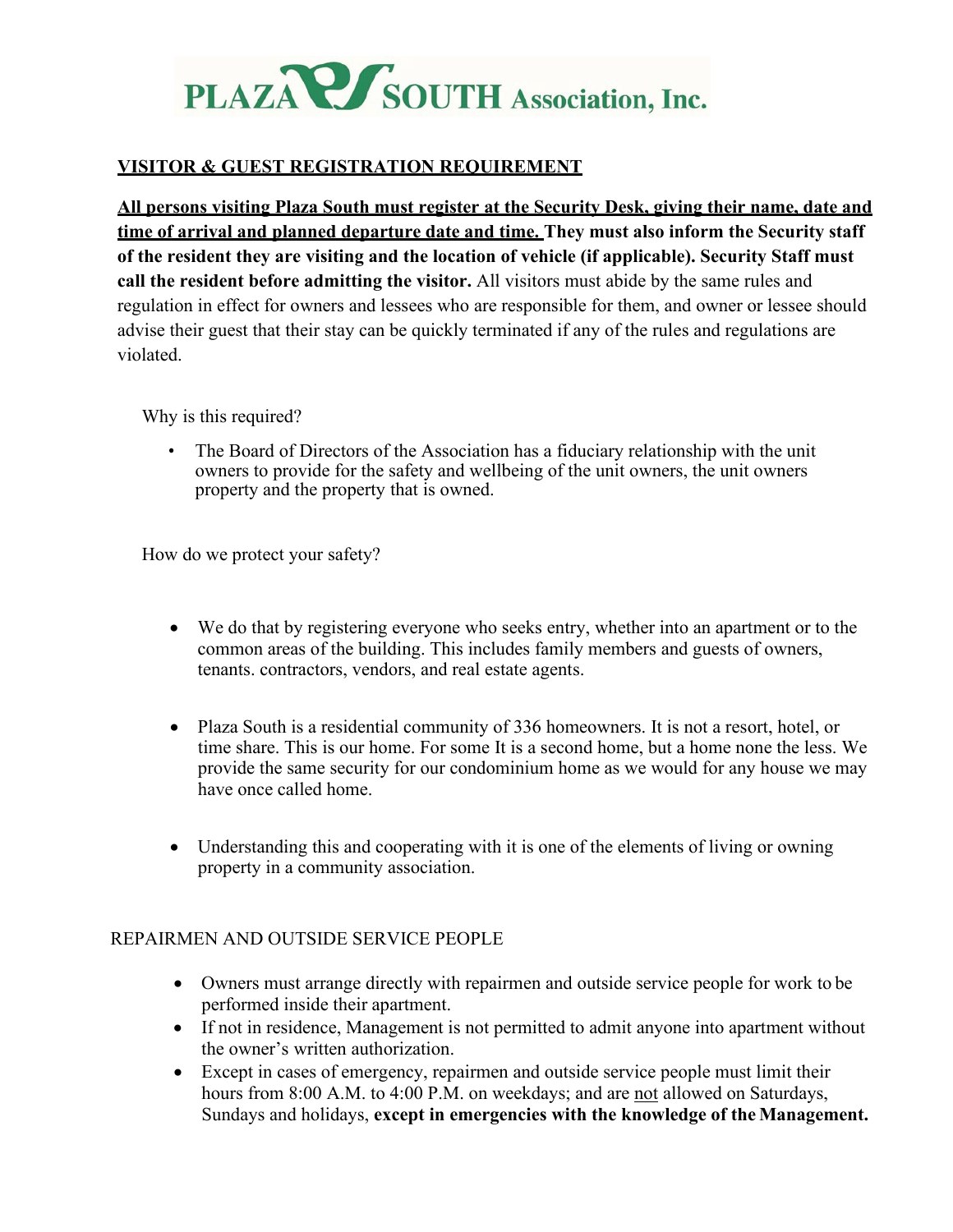

#### **IMPORTANT BUILDING INFORMATION**

#### TRASH & RECYCLING

All trash and refuse which cannot be processed by your garbage disposal must be securely tied in heavy plastic bags and placed in trash chutes between the hours of 9:00 A.M. and 9:00 P.M. Those who wish to recycle can take recyclables down to the basement or sub-basement garage levels and place those items in the containers marked for recycling that are placed in the elevator lobbies.

Dust clothes, mops, vacuum cleaner bags, etc. must not be shaken or emptied down trash chutes. Cigar butts and cigarette butts must be extinguished and bagged. Any volatile waste or rags must be thoroughly wet down before bagging.

#### FIRE SAFETY & STAIRWELLS

There are 2 fire towers in the building at the following locations:

- $\triangleleft$  At the Eastend of the building (N/P Tower)
- $\triangleleft$  At the West end of the building (E/F Tower)
- $\triangleleft$  At the South end of the building (A/B Tower)
- See 'Fire Safety Procedures'' for a diagram
- CHANNEL 92 on your television carries Emergency and Community Communications.

POOL/ BEACH AREA.RULES- See "Pool Area Rules & Beach Rules."

See the "Rules We Live By" for more detailed information on the Association's rules.

ELEVATORS - Plaza South does not have a freight elevator; therefore, the elevators must be padded for any kind of delivery. You must notify the Receiving of any delivery ONE week in advance.

#### MOVE IN *I* MOVE OUT

- Before any move in or move out of the building, a damage deposit check for \$500.00 MUST be deposited with the Management Office. This check will be deposited and when the move is complete inspection will be done for any damage to common areas. Cost of any repairs will be taken from the deposit check and the remainder returned to the unit owner.
- Plaza South does not have a freight elevator; therefore, the elevators must be padded for any kind of delivery. A reservation of the elevator must be made a minimum of ONE week in advance for move in or move out. This can be done by calling the Receiving Department at (954) 565-0777 ext. 5 or [receiving@plazasouth.net](mailto:receiving@plazasouth.net)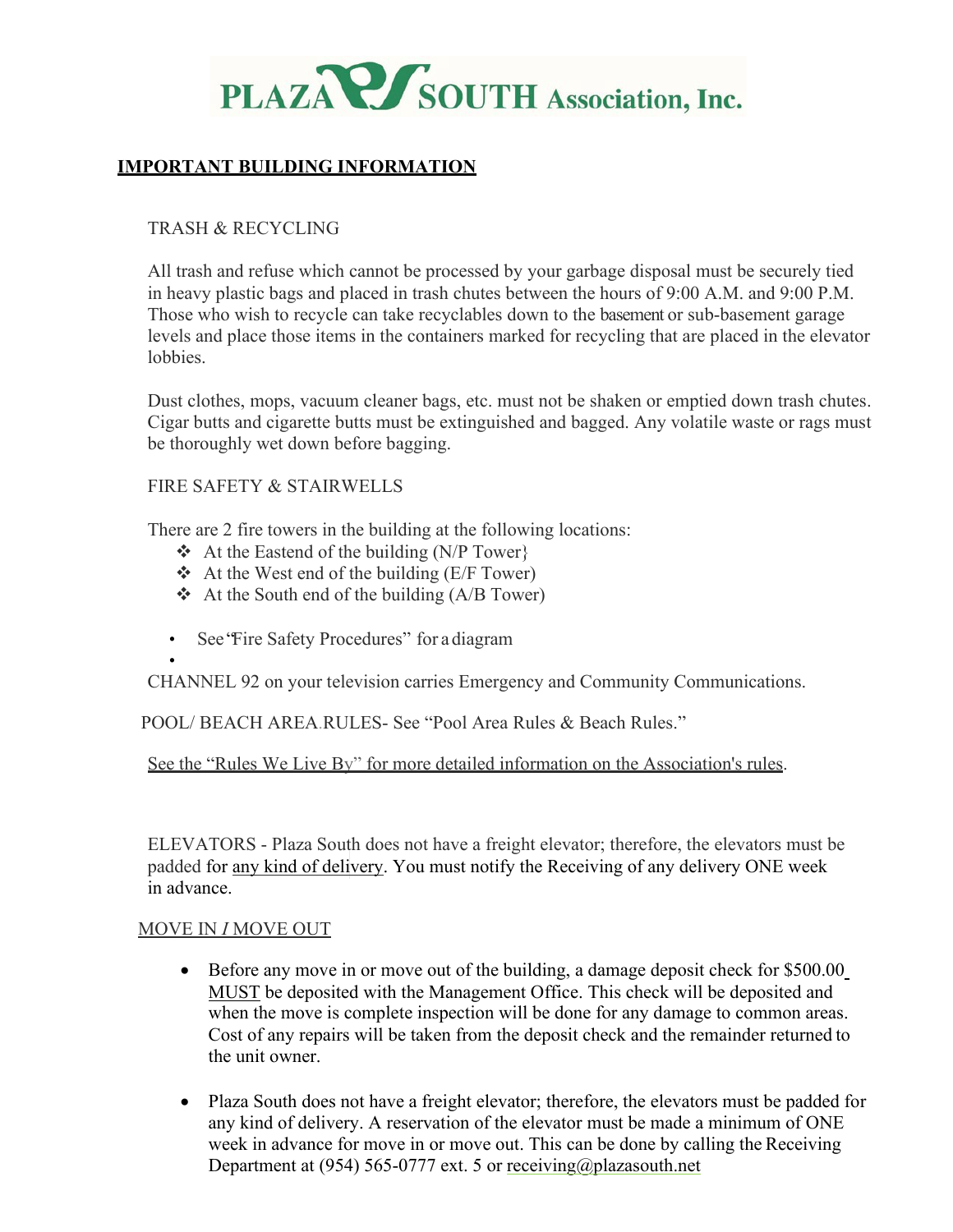

## **FIRE SAFETY PROCEDURES**

**DO NOT REMOVE THE SMOKE DETECTOR IN YOUR UNIT. Removal of the smoke detector will necessitate the Association calling in a technician to locate the open circuit and repair. The cost of this service will then be charged to the apartment owner.** In the event of the fire alarm sounding, please tune your TV to Channel 92**.** Please do not call the Security Desk, as personnel will be investigating the alarm and speaking with the fire department. It will take 5-7 minutes to post a notice on the TV. Until information is posted on the TV, we suggest you step out onto the catwalk to see if smoke is visible. This will assist you in determining the proper staircase you should use if there is a fire.

#### **IN CASE OF FIRE:**

- Turn off your air-conditioning and other appliances, close all doors  $\&$  windows, and prepare to vacate your apartment.
- Wet large towels for each person and take flashlights.
- Close the door to your apartment when you leave and proceed to the nearest fire tower.
- Fire towers are accessed from the exterior catwalk.

#### **DO NOT USE THE ELEVATORS**

#### THERE ARE THREE (3) FIRE TOWERS IN THE BUILDING AT THE FOLLOWING LOCATIONS:

- At the East end of the building  $(N/P$  Tower)
- At the West end of the building  $(E/F)$  Tower)
- At the South end of the building  $(A/B)$  Tower)



- Do not panic. Once you are in a Fire Tower, proceed down the stairway to ground level. Stay with others in groups.
- Close all doors as you exit. If you must go up a stairway, there is an exit door on the Roof level. Once on the roof, you can stay there or go down a second stairway at the other end.
- In the event of electrical failure, the emergency generator will supply lighting in the staircases.
- **Familiarize yourself with the fire stairways in advance. Walk the staircases and become familiar with them.**
- The Bedroom or Den door of your unit is your second Fire Exit. Be sure the doors are operational in advance of an emergency.
- **Please contact the Management office if you have questions or suggestions on Fire Evacuation procedures.**

# **Please Display Near Your Door**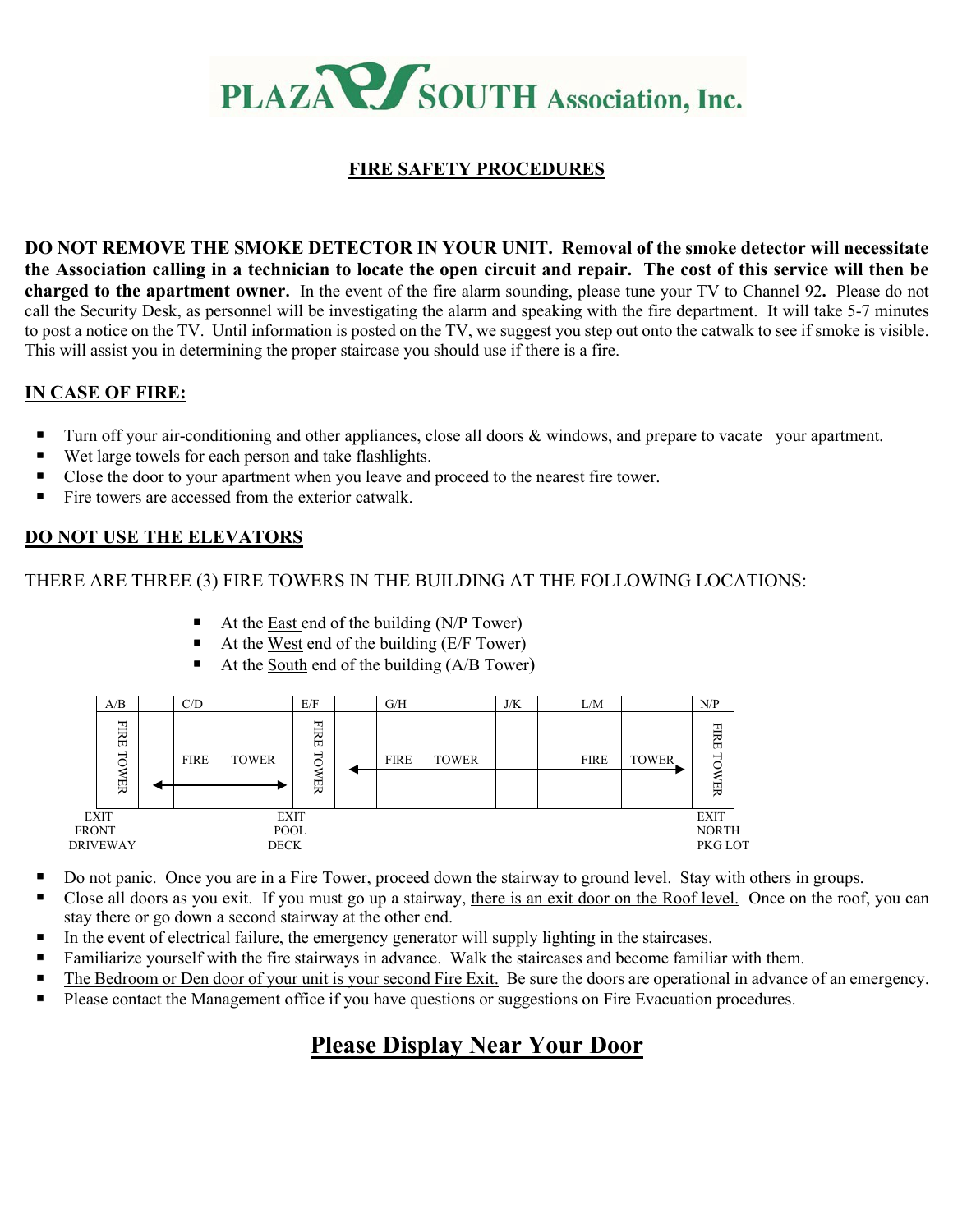

# **POOL AREA RULES**

- SWIMMING IS AT YOUR OWN RISK. No lifeguards are on duty at any time.
- The pool is open from dawn to dusk daily.
- Children under ten (10) years of age must be supervised and accompanied by an adult, or they will not be permitted to use the pool.
- Children not toilet trained must wear leak proof swim diapers(such as Swimmies).
- A shower is required as per Florida Statute 64 E Sections 7 & 9 each time a swimmer enters the pool.
- Swimmers coming from the beach are required to shower before entering the pool even if they showered at the beach.
- No one with an infectious disease or diarrhea may enter the pool.
- No objects of any kind are permitted in the pool, except one float aid that is held by the swimmer.
- No one may enter the lobby, elevators or other common areas with wet bathing attire. Cover-

ups/shirts and footwear are required in elevators, halls, and lobby areas.

- Owners should limit the number of guests invited at any one time.
- Running and playing games around the pool area are prohibited.
- Lounges and chairs should be covered with a towel before using.
- Reserving lounges or other patio furniture is prohibited.
- Security may remove articles left unattended on chairs, lounges, or tables for more than 20 minutes.
- The depth safety line must be re-attached if taken down.
- Use of audio devices at excessive volume is prohibited. Personal earphone use is encouraged.
- FOOD IS NOT ALLOWED AT POOL AREA. There are designated tables on the West Deck for eating.

# **BEACH AREA RULES**

- NO LIFE-GUARDS are on duty at the beach at any time. SWIM AT YOUR OWN RISK.
- Chairs and lounges on the beach patio are not to be used on the sand.
- Only designated chairs/lounges, marked Plaza South, are to be used on the sand and must be returned to the sea wall area when done using.
- Food and beverages are permitted on the beach patio and beach.
- GLASS ITEMS are not permitted on the patio and should not be used on the sand.
- The sliding access door to the beach patio must be locked at all times.
- Do not unlock the door for persons unknown to you.
- Kayak/Paddle Board Space Rental: Plaza South has made an accommodation for storage of water devices such as kayaks, paddle boards or surf boards. No water devices are to be stored in the building.
- Storage space can be rented at the Management Office.
- The portion of the beach that is condominium property is subject to all rules pertaining to guest or visitor usage as previously expressed or implied herein.
- Cover-ups/shirts and footwear are required in elevators, halls, and lobby areas.
- A city ordinance prohibits dogs and other pets on the beach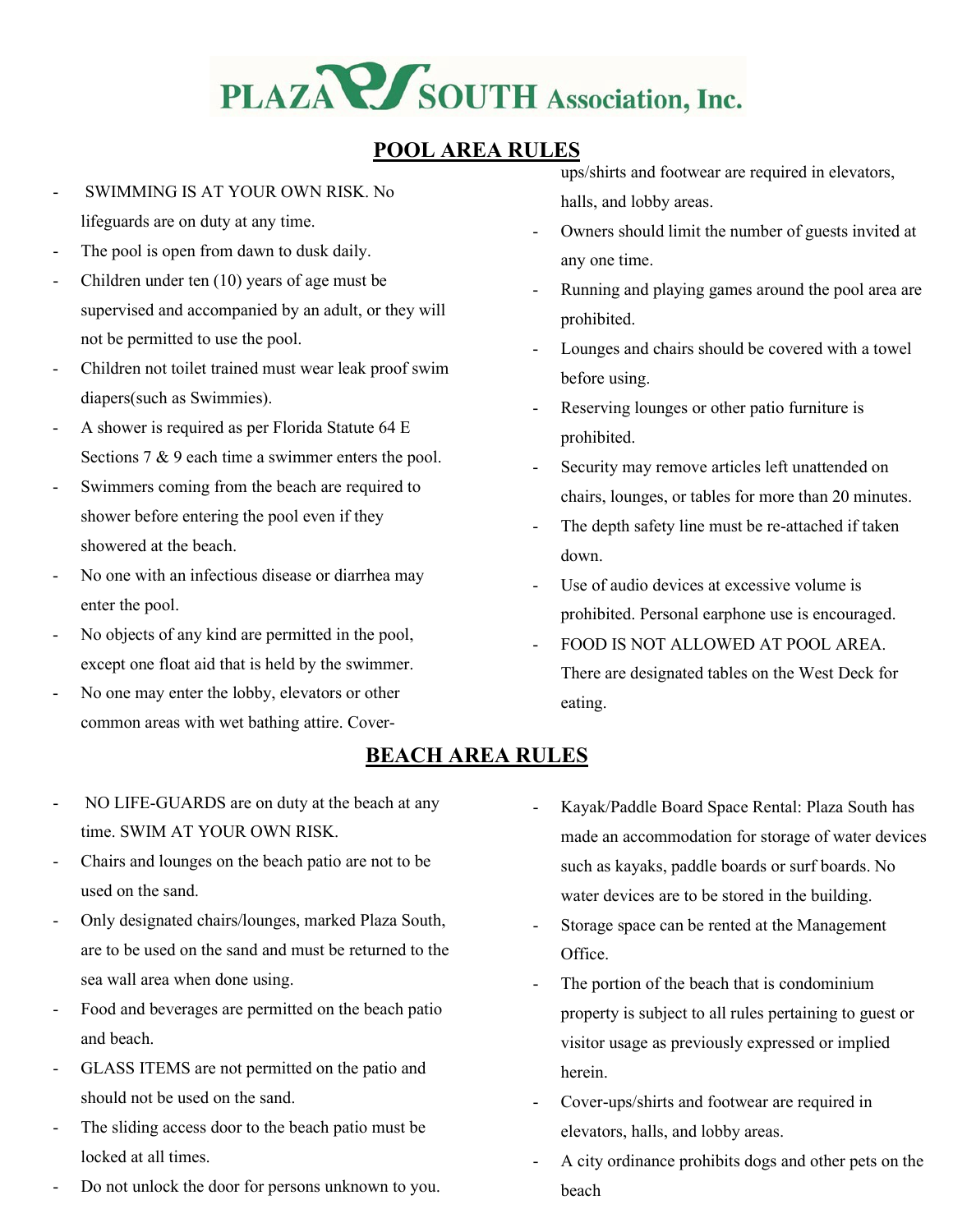

#### **PLAZA SOUTH RESIDENT APPLICATION FOR LEASE**

- THIS APPLICATION AND THE ATTACHED APPLICATION FOR APPROVAL MUST BE COMPLETEDIN DETAIL BY THE PROPOSED LESSEE(S).
- PLEASE ATTACH A COPY OF THE EXECUTED LEASE CONTRACT/DEPOSIT CONTRACT TOTIBS APPLICATION.
- PLEASE ATTACH A NON-REFUNDABLE PROCESSING FEE OF \$100.00 TO THIS APPLICATION, MADE PAYABLE TO: PLAZA SOUTH ASSOCIATION, INC.
- THE COMPLETED APPLICATION PACKAGE MUST BE SUBMITTED TO THE GENERAL MANAGER'S OFFICE 30 DAYS PRIOR TO LEASE START DATE.
- ALL APPLICANTS MUST BE INTERVIEWED PERSONALLY BY THE MEMBERSHIP COMMITTEE.
- OCCUPANCY PRIOR TO FINAL APPROVAL OF THE BOARD OF DIRECTORS IS NOT PERMITTED.
- NO PETS ALLOWED AT ANY TIME.
- PROPOSED LESSEE(S) UNDERSTAND THAT NO FINAL PAYMENT FOR THE LEASE SHOULD BE MADE TO THE PRESENT OWNER(S) OR THEIR AGENT UNTIL TIIIS APPLICATION HAS BEEN APPROVED BY PLAZA SOUTH ASSOCIATION, INC.
- LESSEE(S) MUST BE MEMBERS OF ONE FAMILY OR A SINGLE PERSON. A SINGLE FAMILY IS A HUSBAND AND WIFE AND THEIR IMMEDIATEFAMILY.
- THE OWNER SHALL PROVIDE THE LESSEE(S) WITH A COPY OF ALL RULES & REGULATIONS.
- ONLY ONE (1) ASSIGNED PARKING SPACE AVAILABLE PER APARTMENT. I/WE AGREE TO ACCEPT THE GARAGE SPACE THAT IS ASSIGNED TO THIS APARTMENT. -
- NO COMMERCIAL VEHICLES, BOATS, TRAILERS, RV's, PICK UP TRUCKS, ETC. PERMITTED ON THE CONDOMINIUM PREMISES.
- MOVING OF FURNITURE IN OR OUT OF AN APARTMENT IS NOT PERMITTED ON SATURDAYS, SUNDAYS, OR HOLIDAYS. HOURS FOR MOVING ARE FROM 8:00 A.M. TO 4:00 P.M., MONDAY THROUGHFRIDAY.
- OCCUPANCY REGULATIONS:
	-
	- o ONE BEDROOM APARTMENT NO MORE THAN THREE (3) OCCUPANTS.<br>
	o TWO BEDROOM APARTMENT NO MORE THAN FOUR (4) OCCUPANTS.
	- o TWO BEDROOM APARTMENT NO MORE THAN FOUR (4) OCCUPANTS.<br>
	o THREE BEDROOM APARTMENT NO MORE THAN SIX (6) OCCUPANTS. - NO MORE THAN SIX (6) OCCUPANTS.

#### **PLEASE PRINT OR TYPE**

| NAME OF PROSPECTIVE LESSEE(S):                                                                                                                                                                                                 |  |
|--------------------------------------------------------------------------------------------------------------------------------------------------------------------------------------------------------------------------------|--|
|                                                                                                                                                                                                                                |  |
| PHONE: New York Contract of the Contract of the Contract of the Contract of the Contract of the Contract of the Contract of the Contract of the Contract of the Contract of the Contract of the Contract of the Contract of th |  |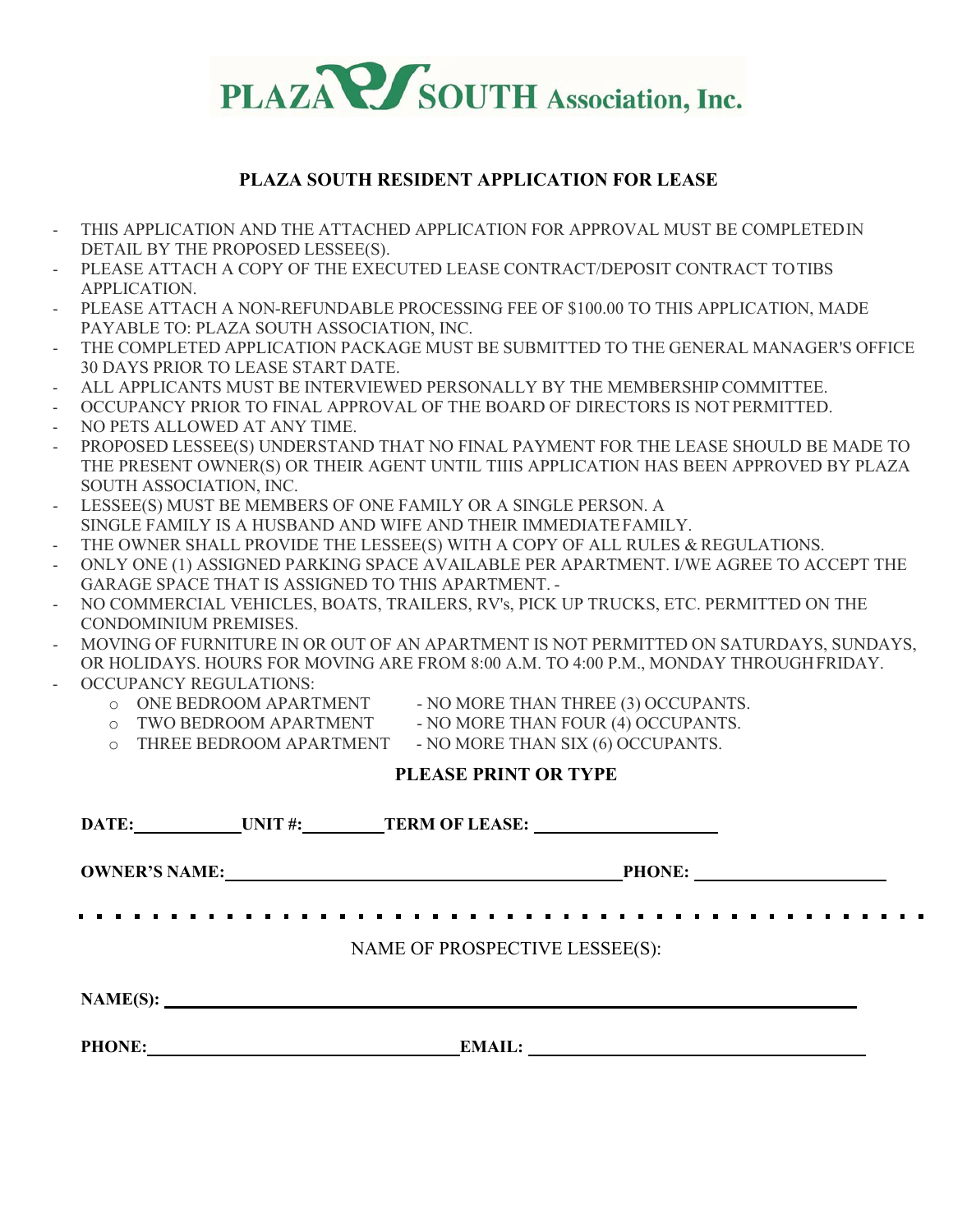

#### ALL PERSONS WHO WILL OCCUY THE APARTMENT FOR 30 DAYS OR MORE.

|    | <b>NAME</b>                                                                                                         | AGE | <b>RELATIONSHIP</b>                                                                                                   |  |
|----|---------------------------------------------------------------------------------------------------------------------|-----|-----------------------------------------------------------------------------------------------------------------------|--|
|    |                                                                                                                     |     | <u> 1989 - Johann Harry Harry Harry Harry Harry Harry Harry Harry Harry Harry Harry Harry Harry Harry Harry Harry</u> |  |
|    | 1. In making the foregoing application, I represent to the Board of Directors that the purpose of the leasing of an |     | <u> 1990 - Johann Stein, marwolaethau a bhann an t-Amhainn an t-Amhainn an t-Amhainn an t-Amhainn an t-Amhainn an</u> |  |
|    | apartment at Plaza South is as follows:                                                                             |     |                                                                                                                       |  |
|    |                                                                                                                     |     |                                                                                                                       |  |
|    | 2. Are you legal resident(s) of the State of Florida? Yes No If not, do you plan to establish your                  |     |                                                                                                                       |  |
|    |                                                                                                                     |     |                                                                                                                       |  |
|    | 3. Will you be residing elsewhere than at PLAZA SOUTH during some part of the calendar year? Yes                    |     |                                                                                                                       |  |
|    | No If so, please indicated approximate period and give details as follows:                                          |     |                                                                                                                       |  |
|    |                                                                                                                     |     |                                                                                                                       |  |
|    | ADDRESS PHONE NO.                                                                                                   |     |                                                                                                                       |  |
|    | CITY STATE ZIP                                                                                                      |     |                                                                                                                       |  |
| 4. |                                                                                                                     |     |                                                                                                                       |  |
|    | COMPANY POSITION ADDRESS                                                                                            |     |                                                                                                                       |  |
|    | <u>CITY STATE</u>                                                                                                   |     |                                                                                                                       |  |

- 5. I/We hereby agree for myself and on behalf of all persons who may use the apartment which I/We seek to lease that I/We will abide by all of the restrictions contained in the by-laws, Rules & Regulations, Condominium Documents, and restrictions which are or may in the future be imposed by the PLAZA SOUTH ASSOCIATION, INC., and the Provisions of the Condominium Statutes of the State of Florida.
- 6. I/WE have received a copy of the Rules & Regulations: Yes  $\,$  No ---
- 7. I/We understand there is a restriction on pets and that I/We may not have a pet nor may any guest, visitor or tenant bring a pet into PLAZA SOUTH nor may I/We acquire one, either temporarily or permanently after IJW e occupy the apartment.
- 8. I/We agree to accept the garage space which is assigned to this apartment.
- 9. No applications will be approved without a personal interview with all applicants.
- 10. When the Membership Committee has completed the interview, it will make its recommendation to the Board of Directors at the next scheduled Directors' meeting. A decision will be rendered within thirty (30) days. Applicant(s) will be notified of the decision of the Board of Directors after the Board receives the report of the Membership Committee. No furniture delivery will be accepted, nor occupancy permitted until the applicant(s) has been advised of approval.
- 11. Owner(s) must furnish a copy of the Lease to the Plaza South Association.
- 12. Owners must assume the responsibility for damage to common areas caused by themselves, their relatives, guests, or tenants.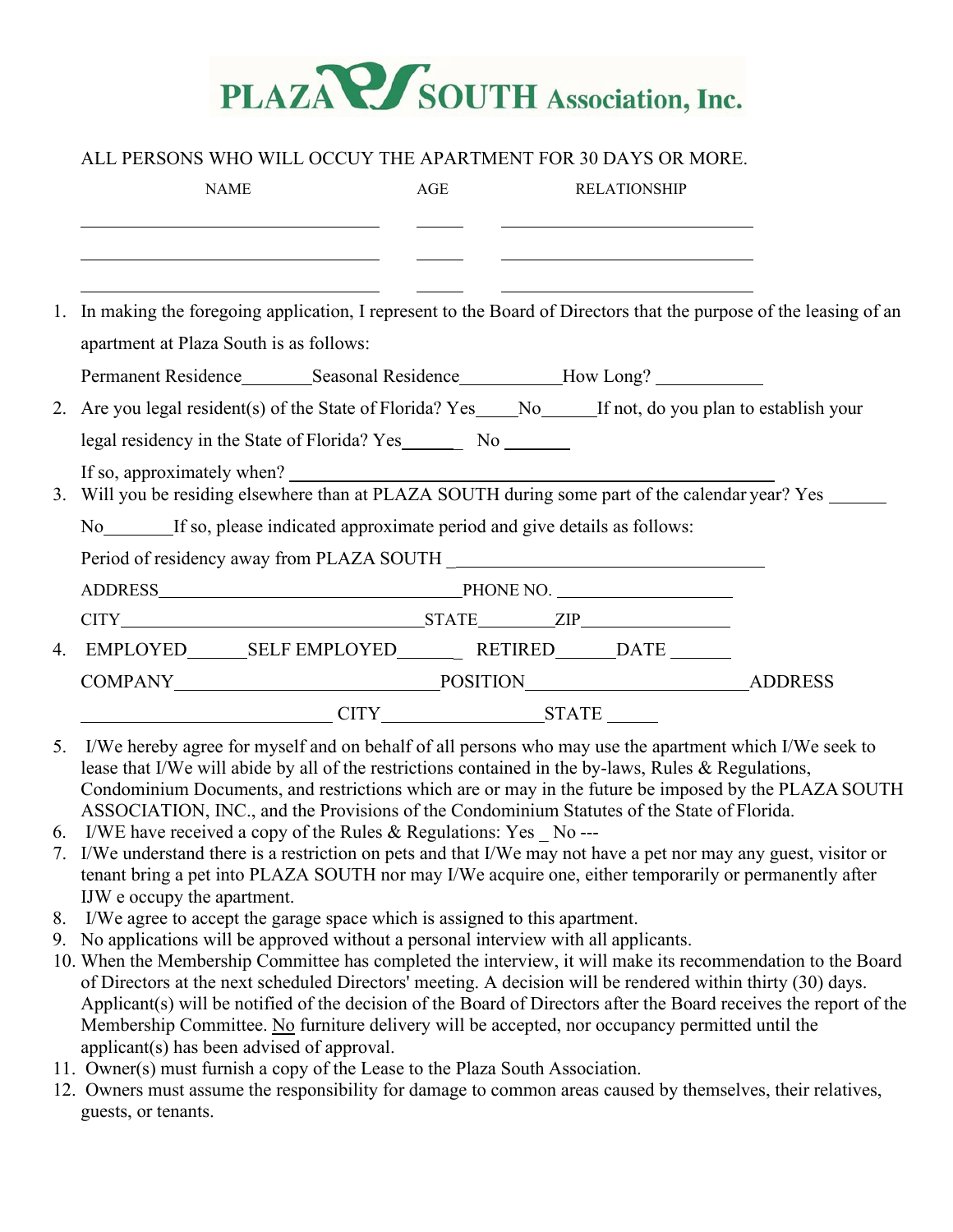

- 13. It is mandatory that a set of apartment keys and car keys be left with the General Manager's Office for use in case of an emergency. Applicant hereby agrees to provide such keys without further request.
- 14. I/We understand that the physical condition of the apartment at the time of occupancy transfer and thereafter is in no respect the responsibility of PLAZA SOUTH ASSOCIA TJON, INC., or the management.
- 15. I/We understand that the acceptance for lease of an apartment at PLAZA SOUTH is conditioned upon the truth and accuracy of this application and upon the approval of the Board of Directors. Occupancy prior to approval is prohibited.

I/We understand that the Board of Directors of the PLAZA SOUTH ASSOCIATION, INC., may cause to be instituted such an investigation of my/our background as the Board may deem necessary. Accordingly, I/We specifically authorize the Board of Directors or their agent to make such investigation and agree that the information contained in this and the attached application may be used in such investigation, and that the Board of Directors and Officers of the PLAZA SOUTH ASSOCIATION itself shall be held harmless from any action or claim by me/us in connection with the use of the information contained herein or any investigation conducted by the Board of Directors.

In making the foregoing application, I/We am/are aware that the decision of the PLAZA SOUTH ASSOCIATION will be final, and no reason will be given for any action taken by the Board. I/We agree to be governed by the determination of the Board of Directors.

APPLICANT'S SIGNATURE DATE

| APPLICANT'S SIGNATURE |  |
|-----------------------|--|
|                       |  |

| FOR BOARD OF DIRECTORS USE ONLY |              |                  |                  |
|---------------------------------|--------------|------------------|------------------|
| Approved ()                     | Denied $( )$ |                  |                  |
| <b>Board Member</b>             |              | Committee Member | Committee Member |
|                                 |              |                  |                  |
|                                 |              |                  |                  |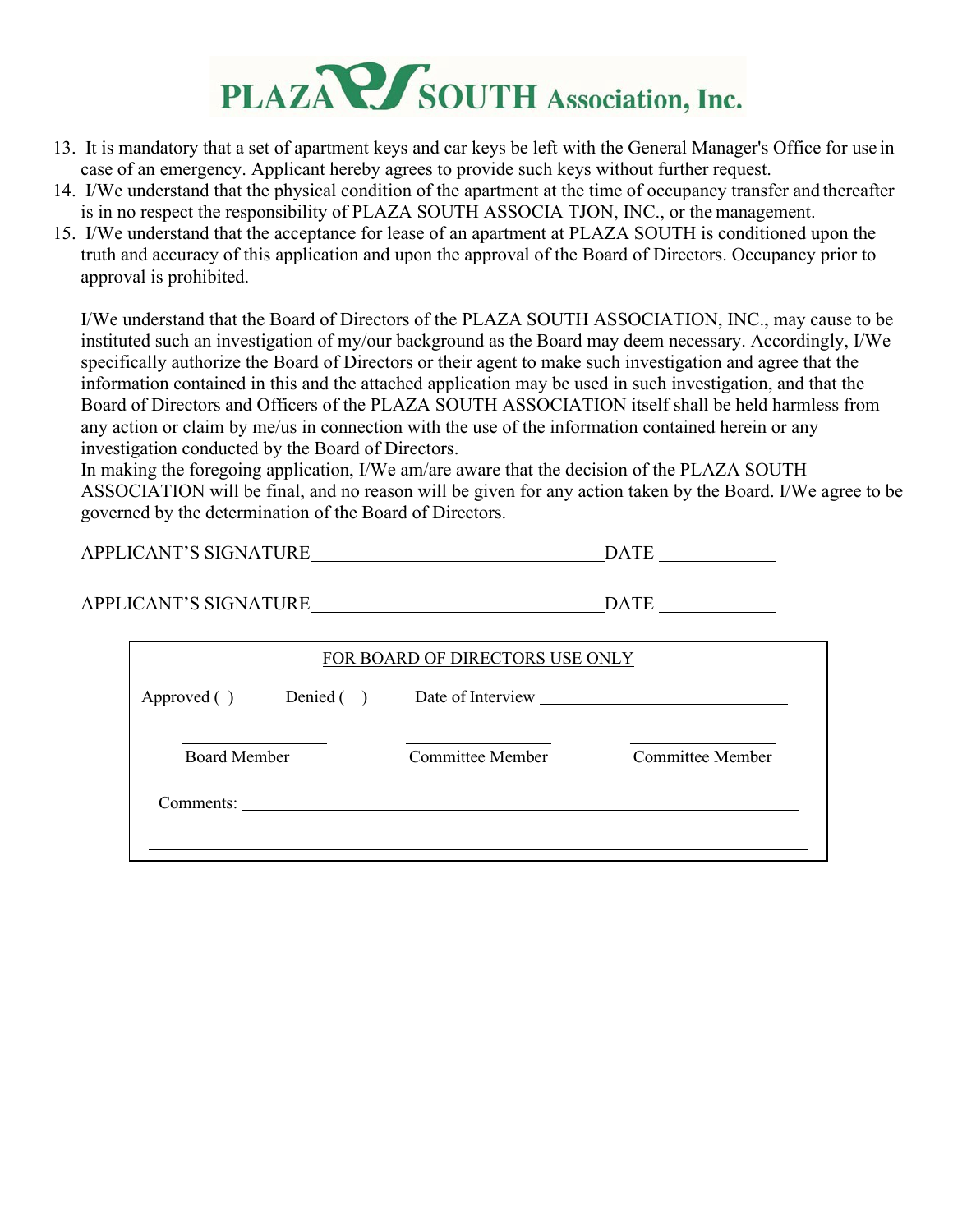

**INSTRUCTIONS: 1 -All applicants are processed as separate investigations.**

- **2 -Print legibly or type all information. Account and telephone numbers and complete addresses arerequired.**
- **3 -If any question is not answered or left blank, this application may be returned, not processed or not approved.**
- **4 -Missing information will cause delays in processing your application.**
- **5 -Any misrepresentation, falsification or omission of information may result in your disqualification.**
- **6- Only the applicants are authorized to sign all forms on page 2.**

## APPLICATION FOR OCCUPANCY/APPROVAL

|    | <b>PRINT OR TYPE (Use Black Ink)</b>                                                                                                                                                                                                                          |                                                                                                                       |                                                                                                            |
|----|---------------------------------------------------------------------------------------------------------------------------------------------------------------------------------------------------------------------------------------------------------------|-----------------------------------------------------------------------------------------------------------------------|------------------------------------------------------------------------------------------------------------|
|    | Apt. No. ________________Bldg. No. ________________Special Address or Unit ___________                                                                                                                                                                        |                                                                                                                       |                                                                                                            |
|    |                                                                                                                                                                                                                                                               |                                                                                                                       |                                                                                                            |
|    |                                                                                                                                                                                                                                                               |                                                                                                                       |                                                                                                            |
|    |                                                                                                                                                                                                                                                               |                                                                                                                       | (mm/dd/yy) (Passport, Alien, Green Card, Social Insurance No.)                                             |
|    | [ ] Single. [ ] Married [ ] Widow(er) [ ] Sep. [ ] Div. Maiden Name<br>Number of people who will occupy. Adults (overage 18) Children (over 18) Children (under 18)                                                                                           |                                                                                                                       | (mm/dd/yy) (Passport, Alien, Green Card, Social Insurance No.)                                             |
|    |                                                                                                                                                                                                                                                               |                                                                                                                       |                                                                                                            |
|    | Description of Pets (Breed, Size, Color, Weight, Etc.) <b>Contract Contract Contract Contract Contract Contract Contract Contract Contract Contract Contract Contract Contract Contract Contract Contract Contract Contract Cont</b>                          |                                                                                                                       |                                                                                                            |
|    | In case of emergency notify: ______________                                                                                                                                                                                                                   |                                                                                                                       |                                                                                                            |
|    | Name                                                                                                                                                                                                                                                          | Address                                                                                                               | Telephone                                                                                                  |
|    | <b>PRINT OR TYPE (Use Black Ink)</b>                                                                                                                                                                                                                          | <b>RESIDENCE HISTORY</b>                                                                                              |                                                                                                            |
| А. |                                                                                                                                                                                                                                                               |                                                                                                                       | <b>Example 19 Service Phone (CCC)</b>                                                                      |
|    | Name of Apt. /Condo                                                                                                                                                                                                                                           |                                                                                                                       |                                                                                                            |
|    |                                                                                                                                                                                                                                                               |                                                                                                                       |                                                                                                            |
|    |                                                                                                                                                                                                                                                               |                                                                                                                       |                                                                                                            |
|    | B. Previous Address_<br>(Street Address, Apt No., City, State, Zip)                                                                                                                                                                                           | <u> 1989 - Johann Barbara, martin amerikan basar dan basa dan basa dan basa dalam basa dalam basa dalam basa dala</u> | Vour Apt No. ________________________                                                                      |
|    |                                                                                                                                                                                                                                                               |                                                                                                                       |                                                                                                            |
|    |                                                                                                                                                                                                                                                               |                                                                                                                       | Dates of Residency_________________                                                                        |
|    |                                                                                                                                                                                                                                                               |                                                                                                                       |                                                                                                            |
|    |                                                                                                                                                                                                                                                               |                                                                                                                       | _Mtg. No. ______________________________                                                                   |
|    |                                                                                                                                                                                                                                                               |                                                                                                                       |                                                                                                            |
|    |                                                                                                                                                                                                                                                               |                                                                                                                       | Dates of Residency___________________                                                                      |
|    |                                                                                                                                                                                                                                                               |                                                                                                                       | $\boxed{\text{Phone} \left( \begin{array}{c} \text{}\\ \text{}\\ \text{}\\ \text{}\\ \end{array} \right)}$ |
|    |                                                                                                                                                                                                                                                               |                                                                                                                       |                                                                                                            |
|    | <b>PRINT OR TYPE (Use Black Ink)</b>                                                                                                                                                                                                                          | <b>EMPLOYMENT REFERENCES</b>                                                                                          |                                                                                                            |
| А. | Employed By (Business Name)<br><u>Employed By (Business Name)</u>                                                                                                                                                                                             |                                                                                                                       | _Phone (___) _________________________                                                                     |
|    | (or retired from)<br>How long <u>Andrea Community Dept.</u> or Position                                                                                                                                                                                       |                                                                                                                       |                                                                                                            |
|    | Address                                                                                                                                                                                                                                                       |                                                                                                                       |                                                                                                            |
| В. |                                                                                                                                                                                                                                                               |                                                                                                                       |                                                                                                            |
|    | (or retired from)<br><u>Dept.</u> or Position <b>Depted by Dept.</b> On the Contract of the Contract of the Contract of the Contract of the Contract of the Contract of the Contract of the Contract of the Contract of the Contract of the Contract of the C |                                                                                                                       | Mo. Income _____________________                                                                           |
|    | Address                                                                                                                                                                                                                                                       |                                                                                                                       |                                                                                                            |

*(Continued on Back/Next Page)*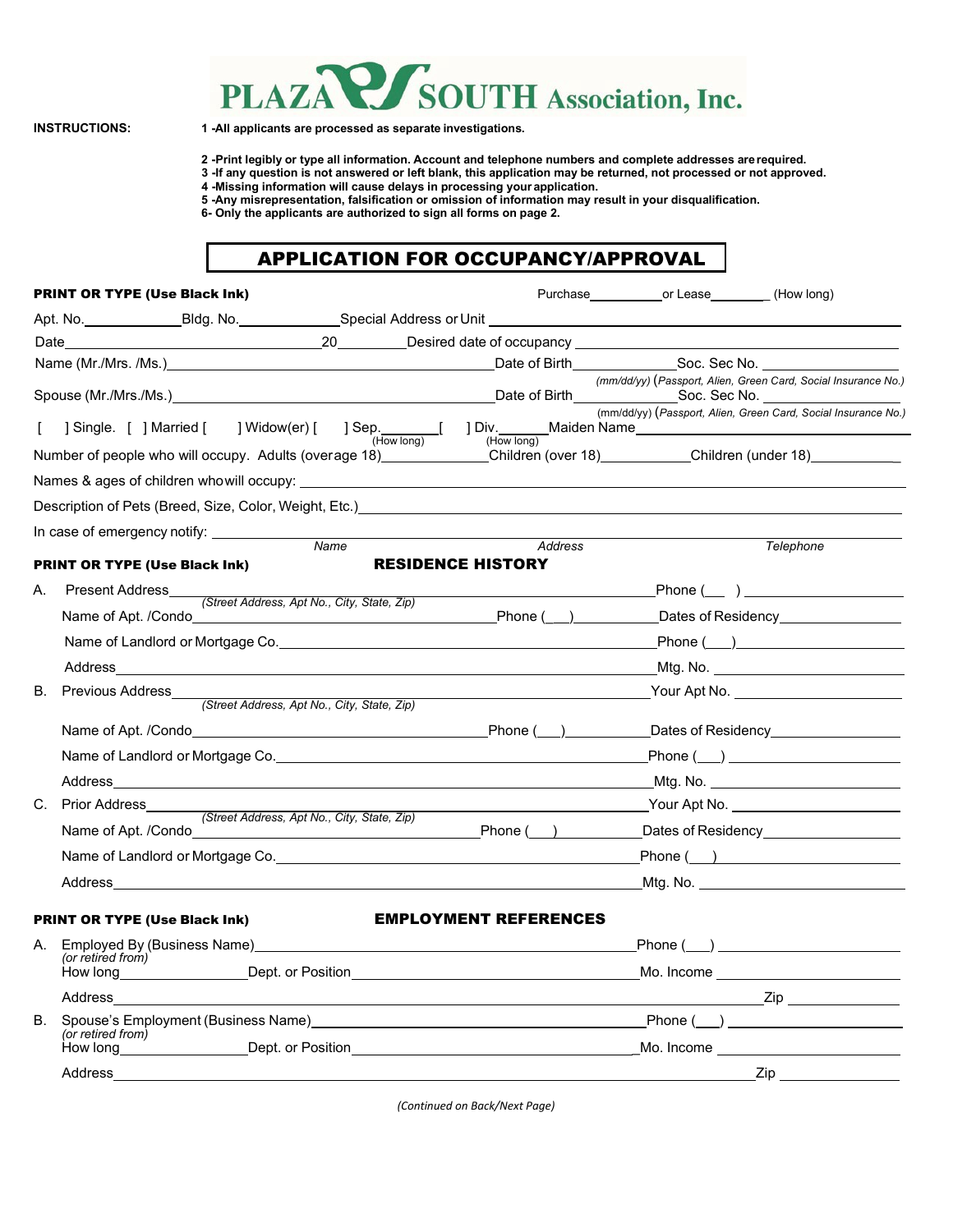

#### PRINT OR TYPE (Use Black Ink) CHARACTER REFERENCES

| 1.               |                      |       |         |           |                              |       |  |
|------------------|----------------------|-------|---------|-----------|------------------------------|-------|--|
|                  | Name                 |       | Address |           | Phone (Residential & Office) |       |  |
| $\overline{2}$ . |                      |       |         |           |                              |       |  |
|                  | Name                 |       | Address |           | Phone (Residential & Office) |       |  |
| 3.               |                      |       |         |           |                              |       |  |
|                  | Name                 |       | Address |           | Phone (Residential & Office) |       |  |
|                  | Driver's Lic. No. #1 |       |         | #2        |                              | State |  |
| Make             |                      | Model | Year    | Plate No. | Color                        | State |  |
| Make             |                      | Model | Year    | Plate No. | Color                        | State |  |

If this application is NOT legible or is not completely and accurately filled out, Applicant Information (and the Association) will not be liable or responsible for any inaccurate information in the investigation and related report (to the Association) caused by such omissions or illegibility. By signing, the applicant recognizes that the Association or their agent, Applicant Information may investigate the information supplied by the applicant and a full disclosure of pertinent facts may be made to the Association. The investigation may be made of the applicant's character, general reputation, personal characteristics, credit standing, criminal background and mode of living as applicable. I may request, in writing, within a reasonable time, a complete and accurate disclosure of the nature and scope of any investigation.

| Signature | Siɑnature          |
|-----------|--------------------|
| Applicant | Applicant's Spouse |

APPLICANT(S): Most banks, financial institutions, mortgage companies and employers require your signature and name printed. Make sure Authorization Form is completed as indicated.

AUTHORIZATION TO RELEASE BANKING, CREDIT, RESIDENCE, EMPLOYMENT, AND CRIMINAL BACKGROUND

#### **I have named you as a reference on my application for residency.**

You are hereby authorized to release and give to the below mentioned party(s) or their Attorney or Representative, any and all information they request concerning my banking, credit, residence, employment, and background in reference with my/our application made for residency.

#### **DESIGNATED PARTY: APPLICANT INFORMATION**

**I hereby waive any privileges I may have with respect to the said information in reference to its release to the aforesaid party(s).**

#### **Photocopies of this Authorization may be made to facilitate multiple inquiries. In the event you do receive a photocopy of this Authorization, it should be treated as an original and the requested information should be released to facilitate my/our application for residency.**

(Applicant's Signature) (Applicant's Name Printed)

(Spouse's Signature) (Spouse's Name Printed)

DATE

© APPLICANT INFORMATION (FORMERLY RENTERS REFERENCE OF FLORIDA) 1979. REVISED 2016. ALL RIGHTS RESERVED. THlS FORM FORTHE EXCLUSIVE USE BY RENTERS REFERENCE CUSTOMERS. ANY REPRODUCTION OF THlS FORM WITHOUTTHE EXPRESSED WRITTEN PERMISSION OF RENTERS REFERENCE OF FLORIDA IS STRICTLY PROHIBITED.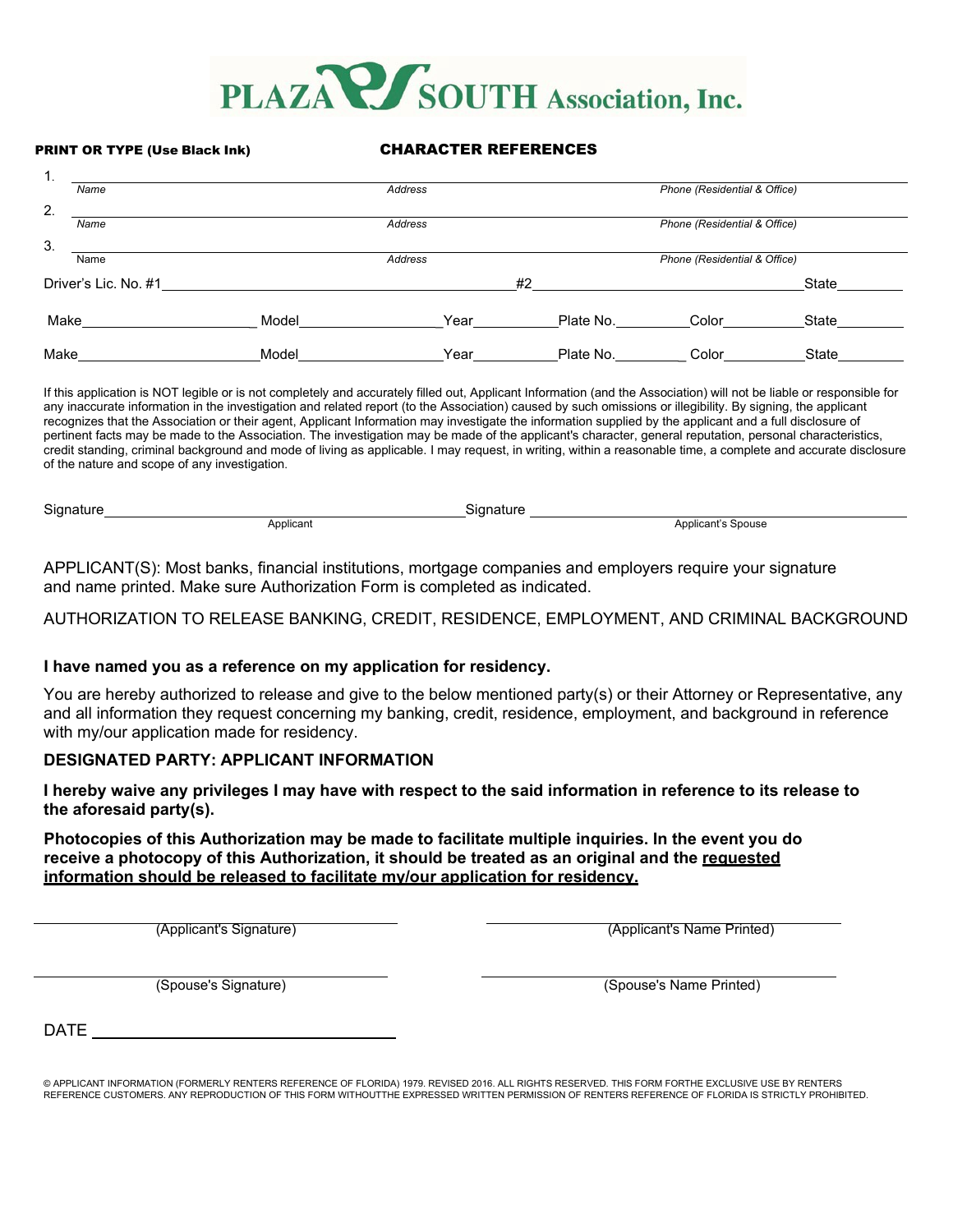

Date: \_\_\_\_\_\_\_\_\_\_\_\_\_\_\_\_\_\_\_\_\_\_\_

RE: Plaza South - Notice of Tenant of 2 Bedroom Unit

Dear : \_\_\_\_\_\_\_\_\_\_\_\_\_\_\_\_\_\_\_\_\_\_\_\_\_\_\_\_\_\_\_\_\_\_: *(Tenant's Signature)* 

We have noted that you are renting unit **Example 20 at Plaza South. The Plaza South Governing Documents** lists your unit as a 2-bedroom allowing no more than 4 permanent residents. *A personal (face to face) interview including all lessees must be completed before approval can be given and the approval letter which is needed for your closing be issued. Please allow ample time to schedule your interview with the Plaza South Membership Committee. The Certificate of Approval will not be issued and signed in advance of the interview.*

\*\*\*Please be advised that every unit within Plaza South is only assigned **one (1) parking space\*\*\*** Therefore, only 1 vehicle may be parked at Plaza South. Additional vehicles may not be parked within the garages or outside parking lots without the written authorization from Plaza South Management. Permanent parking at the outside parking lot is not permitted. Plaza South has the right to re-assign your parking space and storage space and therefore the parking and storage spaces currently assigned to this unit are subject to change.

Plaza South cannot support any information or allow any postings on Plaza South property that are in contention with our governing documents.

Please notify Plaza South 1-2 weeks advance notice prior to scheduling your Move In/Move Out. In addition, Plaza South does not allow any moves or contractor work on Federal holidays. In addition, no moves or contractor work are permitted from the 2nd Monday each December through MLK, Jr. Day each January please plan accordingly.

Lastly, please note that Plaza South is a no pet building.

If you have any questions, please call [954-565-0607](tel:954-565-0607) option 7 or email officeadmin@plazasouth.net.

Thank you,

Management Team and the state of the state of the Management Team and the Management of the Management of the M

 $\_$ *(Tenant's Signature)*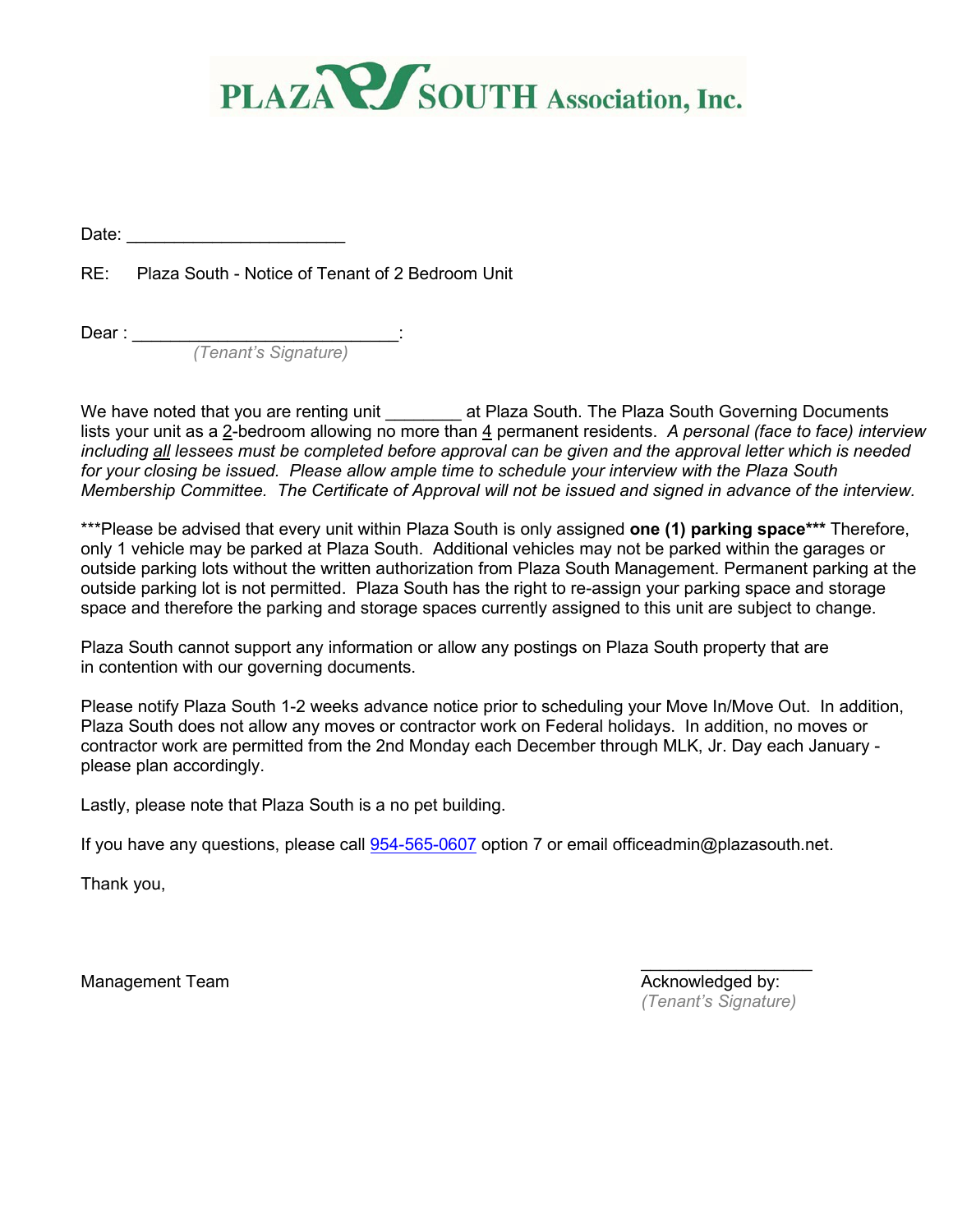

Date: \_\_\_\_\_\_\_\_\_\_\_\_\_\_\_\_\_\_\_\_\_\_\_\_\_\_

RE: Plaza South - Notice to Realtor of 2 Bedroom Unit

Dear \_\_\_\_\_\_\_\_\_\_\_\_\_\_\_\_\_\_\_\_\_\_\_\_\_\_\_\_\_\_\_\_:

*(Realtor's Signature)*

We have noted that you are the agent representing \_\_\_\_\_\_\_\_\_\_\_\_\_\_\_\_\_\_\_\_\_\_\_\_\_\_\_\_\_ for the rental of unit \_\_\_\_\_\_\_\_ at Plaza South.

The Plaza South Governing Documents lists this unit as a 2-bedroom allowing no more than 4 permanent residents. A personal (face to face) interview including all lessees must be completed before approval will be given and the approval letter will be issued. Please allow ample time to schedule your clients' interview with the Plaza South Membership Committee. The Certificate of Approval will not be issued and signed in advance of the interview.

\*\*\*Please be advised that every unit within Plaza South is only assigned one (1) parking space\*\*\* Therefore, only 1 vehicle may be parked at Plaza South. Additional vehicles may not be parked within the garages or outside parking lots without the written authorization from Plaza South. Permanent parking at the outside parking lot is not permitted. Plaza South has the right to re-assign your parking space and storage space and therefore the parking and storage spaces currently assigned to this unit are subject to change.

Plaza South cannot support any information or allow any postings on Plaza South property that are in contention with our governing documents.

Please inform your clients to notify Plaza South 1-2 weeks advance notice prior to scheduling a Move In/Move Out. In addition, Plaza South does not allow any moves or contractor work on Federal holidays. In addition, no moves or contractor work are permitted from the 2nd Monday each December through MLK, Jr. Day each January - please plan accordingly.

Lastly, please note that Plaza South is a no pet building.

If you have any questions, please call 954-565-0607 option 7 or email officeadmin@plazasouth.net

Thank you,

 $\mathcal{L}_\text{max}$  and  $\mathcal{L}_\text{max}$  and  $\mathcal{L}_\text{max}$ Management Team **Acknowledged by:** Acknowledged by: *(Realtor's Signature)*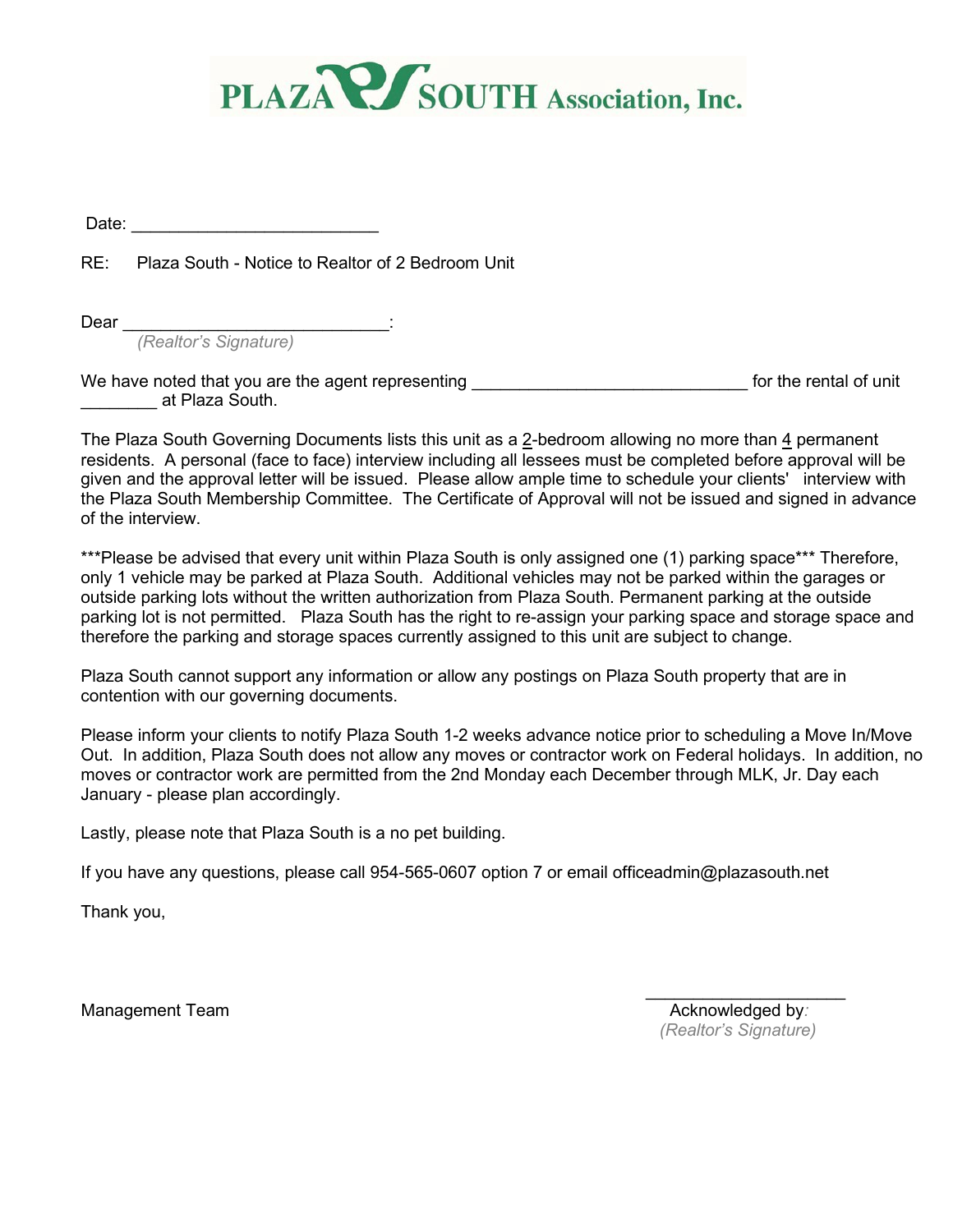

Date: \_\_\_\_\_\_\_\_\_\_\_\_\_\_\_\_\_\_\_\_\_\_\_\_\_\_\_\_\_\_\_

RE: Notice to Owner of 2 Bedroom Unit

Dear \_\_\_\_\_\_\_\_\_\_\_\_\_\_\_\_\_\_\_\_\_\_\_\_\_\_\_\_\_\_\_\_\_,

*(Owner's Signature)*

We have noted that your unit **Example 20** at Plaza South is for sale or rent. Plaza South cannot support any information or allow any postings on Plaza South property that are in contention with our governing documents.

The Plaza South Governing Documents lists your unit as a 2 bedroom allowing no more than 4 permanent residents. *A personal (face to face) interview including all purchasers/lessees must be completed before approval will be given and the approval letter will be issued. Please inform your buyer/s to schedule an interview with the Plaza South Membership Committee well in advance of closing. The Certificate of Approval will not be issued and signed in advance of the interview.*

\*\*\*Please be advised that every unit within Plaza South is only assigned **one (1) parking space.** Therefore, only 1 vehicle may be parked at Plaza South. Additional vehicles may not be parked within the garages or outside parking lots without the written authorization from Plaza South. Permanent parking at the outside parking lot is not permitted. Plaza South has the right to re-assign your parking space and storage space and therefore the parking and storage spaces currently assigned to this unit are subject to change.

Please notify Plaza South 1-2 weeks advance notice prior to scheduling a Move In/Move Out. In addition, Plaza South does not allow any moves or contractor work on Federal holidays. In addition, no moves or contractor work are permitted from the 2nd Monday each December through MLK, Jr. Day each January - please plan accordingly.

Lastly, please note that Plaza South is a no pet building.

If you have any questions, please call [954-565-0607](tel:954-565-0607) option 7 or email officeadmin@plazasouth.net

Thank you,

Management Team and the state of the state of the state of the Acknowledged by:

\_\_\_\_\_\_\_\_\_\_\_\_\_\_\_\_\_\_  *(Owner's Signature)*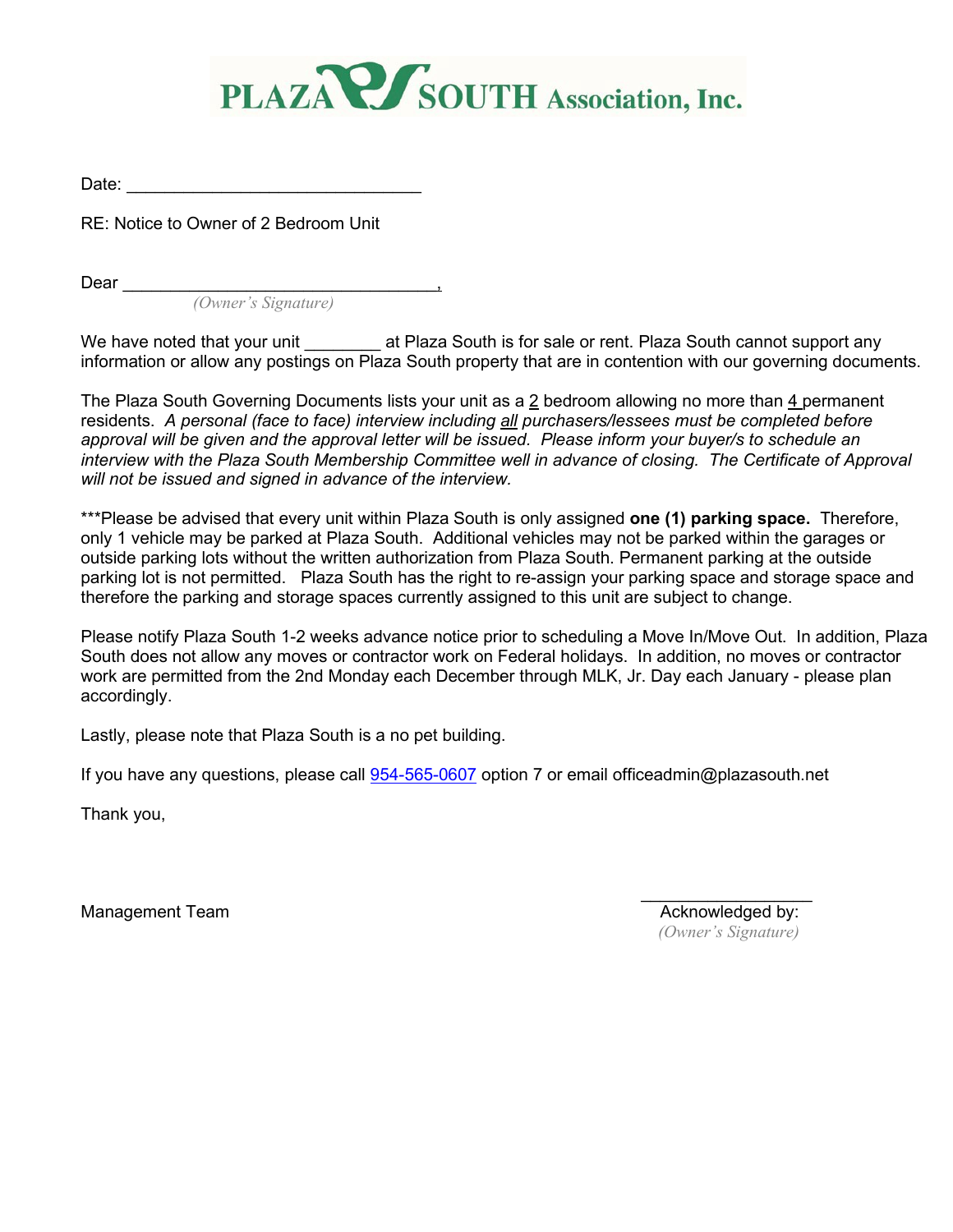

#### **PLAZA SOUTH RESIDENT INFORMATION SHEET**

|    |                                                                | Lessee Name: Unit #:                                                                                                                                                                                                                                                                                                                     |  |  |
|----|----------------------------------------------------------------|------------------------------------------------------------------------------------------------------------------------------------------------------------------------------------------------------------------------------------------------------------------------------------------------------------------------------------------|--|--|
|    |                                                                | <b>Primary Phone:</b> Secondary:                                                                                                                                                                                                                                                                                                         |  |  |
|    |                                                                |                                                                                                                                                                                                                                                                                                                                          |  |  |
|    |                                                                | Do you want your primary contact information in the Plaza South Directory? Y________________________                                                                                                                                                                                                                                     |  |  |
|    |                                                                | Complete Name & Address if you want any dues or correspondence from Plaza South to be sent other<br>than unit address: <u>the contract of the contract of the contract of the contract of the contract of the contract of the contract of the contract of the contract of the contract of the contract of the contract of the contra</u> |  |  |
|    | <b>Emergency Contacts:</b>                                     |                                                                                                                                                                                                                                                                                                                                          |  |  |
|    |                                                                | Name: Name:                                                                                                                                                                                                                                                                                                                              |  |  |
|    |                                                                | Phone #: <b>Relationship:</b> Relationship:                                                                                                                                                                                                                                                                                              |  |  |
|    |                                                                | Name: Name and the second state of the second state of the second state of the second state of the second state of the second state of the second state of the second state of the second state of the second state of the sec                                                                                                           |  |  |
|    |                                                                | Phone #: Relationship: Relationship:                                                                                                                                                                                                                                                                                                     |  |  |
|    | Vehicles Keys/Means of Entry, pg. 3                            | YOU MUST PROVIDE ADVANCE NOTICE by email to the Management Office for any/all whom you<br>authorize to enter your unit. Please refer to the "Rules We Live By" of Plaza South Association, Inc.,                                                                                                                                         |  |  |
|    |                                                                | I agree to leave a working set of keys to my unit with Security                                                                                                                                                                                                                                                                          |  |  |
|    | I agree to leave a working set of keys to my car with Security |                                                                                                                                                                                                                                                                                                                                          |  |  |
|    | and available for Security.                                    | I agree to leave a working set of keys to my car in mu apartment (must specify where in the unit)                                                                                                                                                                                                                                        |  |  |
|    |                                                                | Lessees who have a vehicle MUST provide the following information:                                                                                                                                                                                                                                                                       |  |  |
|    |                                                                |                                                                                                                                                                                                                                                                                                                                          |  |  |
|    | Color:                                                         | Tag:                                                                                                                                                                                                                                                                                                                                     |  |  |
| 2. | Make:                                                          |                                                                                                                                                                                                                                                                                                                                          |  |  |
|    |                                                                |                                                                                                                                                                                                                                                                                                                                          |  |  |
|    |                                                                | $\Delta$ Date: $\Delta$                                                                                                                                                                                                                                                                                                                  |  |  |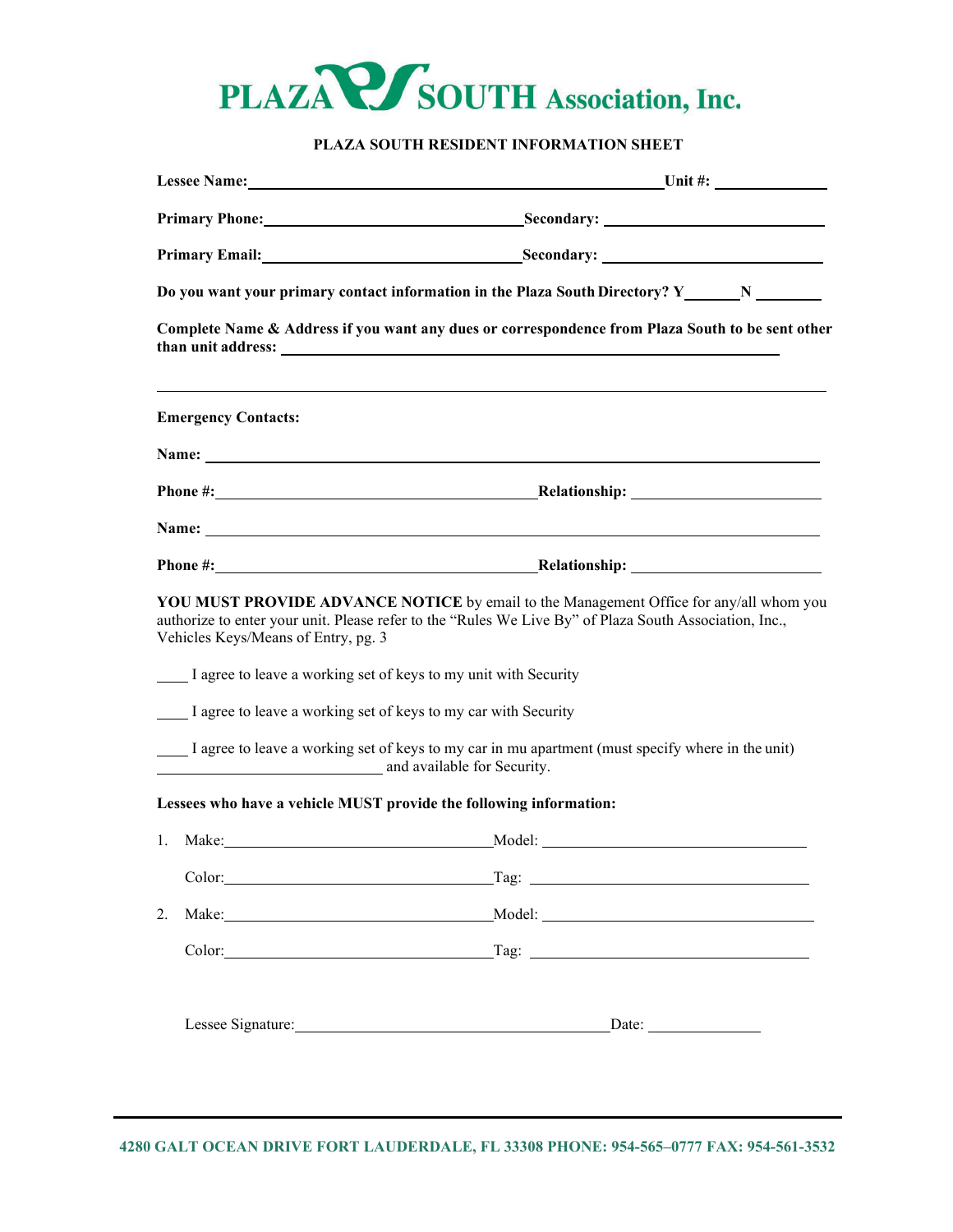

# **RECEIPT OF DOCUMENTS**

Please print your name and apartment number below and sign and date the form. Please return it to the office of the Manager as soon as possible.

| I. | Unit #<br>(Print Name)<br>have received the following: | a<br>(# BDRM) unit, |
|----|--------------------------------------------------------|---------------------|
|    | Plaza South "Rules We Live By"                         |                     |
|    | Signature                                              | Date                |
|    | Reviewed by Membership Committee:                      |                     |

Signature Date

 $\overline{\phantom{a}}$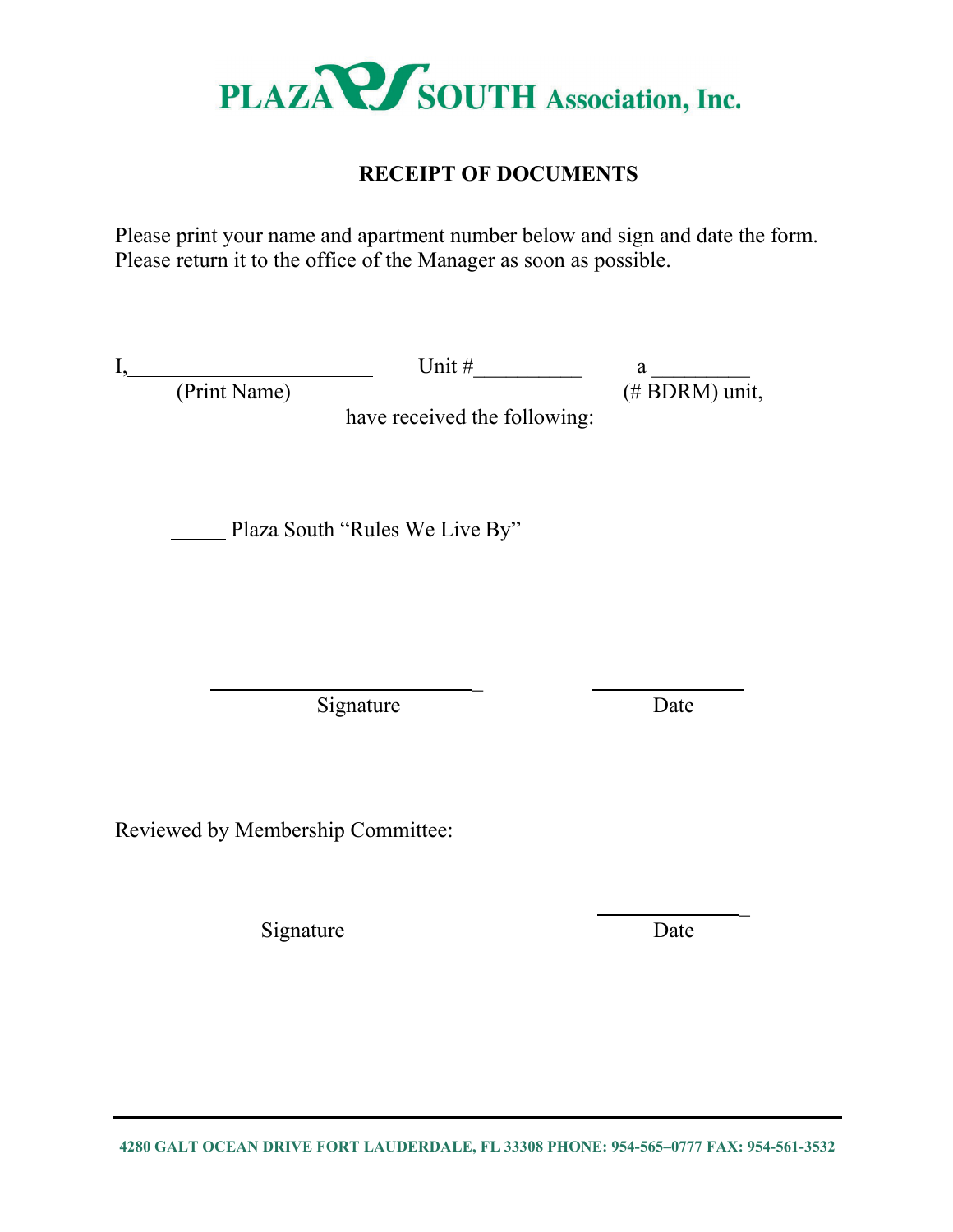

# **PLAZA SOUTH LESSEE KEY AGREEMENT**

Please fill this form out at Screening Interview

|              | Unit #: Name: Name:                                                                                             |
|--------------|-----------------------------------------------------------------------------------------------------------------|
| Phone $\#$ : |                                                                                                                 |
|              |                                                                                                                 |
|              |                                                                                                                 |
|              | Please refer to the "Rules We Live By" of Plaza South Association, Inc.,<br>Vehicles Keys/Means of Entry, pg. 3 |
|              | I agree to leave a working set of keys to my unit with Security                                                 |
|              | I agree to leave a working set of keys to my car with Security                                                  |
|              | Lessee's Signature:                                                                                             |
|              |                                                                                                                 |
|              | Lessees who have a vehicle MUST provide the following information:                                              |
| 1. Make:     | Model:                                                                                                          |

Color: Tag #: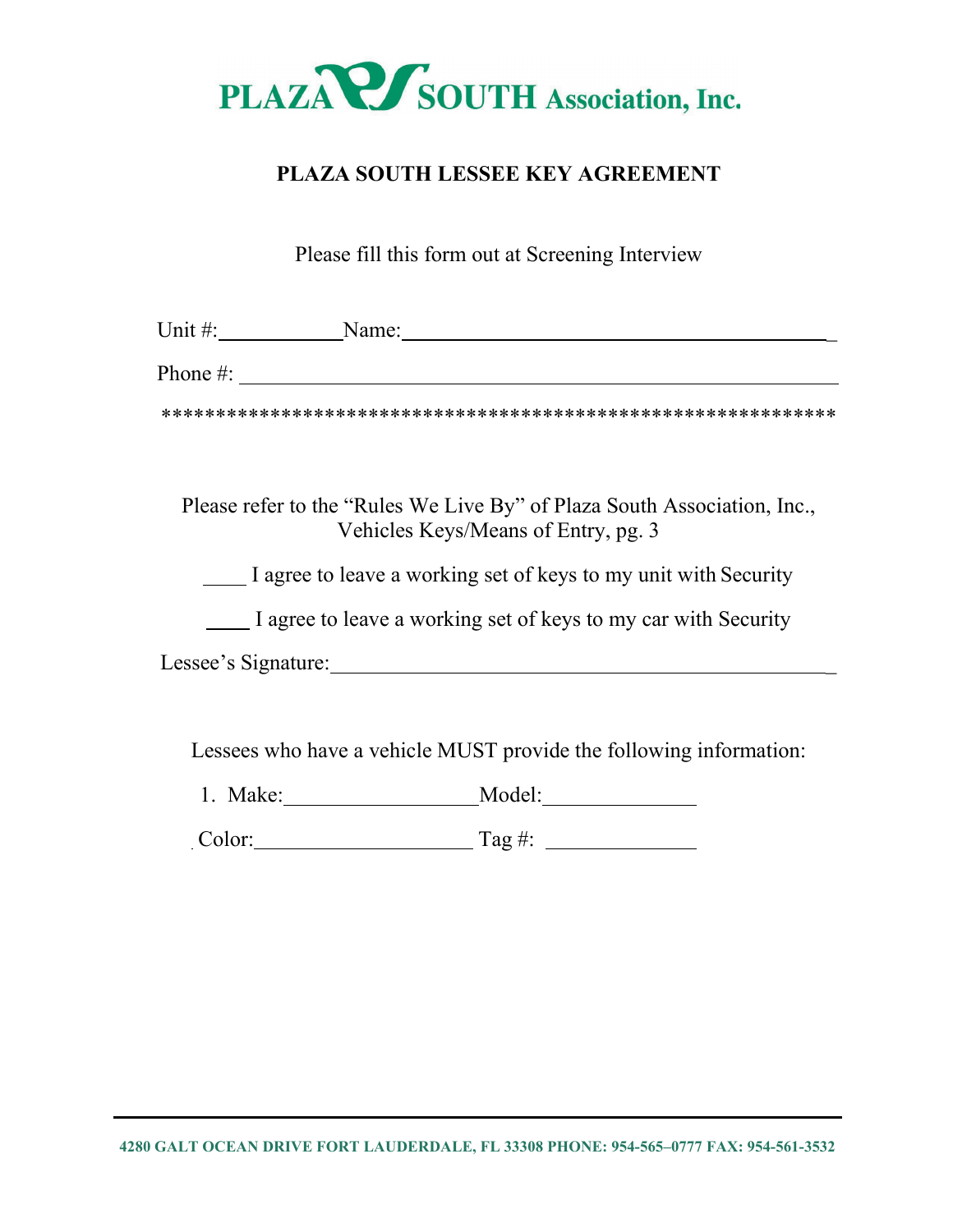

#### **ADDENDUM TO ALL LEASES FOR RESIDENCY IN THE PLAZA SOUTH ASSOCIATION**

As part of the lease approval process, each owner and each proposed lessee shall agree, in writing, that the lessee shall pay directly to the Association, on demand, rental payments due to the owner, should the unit owner become delinquent in payment of any assessment due the Association pursuant to the Condominium Documents.

The Association shall be granted the full right and authority to demand and receive the entire rent due from the lessee(s) or renter(s), and deduct from the rent all interest, late fees, costs and attorney's fees and all assessments, if any, due to the Association. The balance, if any, shall be forwarded to the unit owner(s) at such place as the owner(s) may designate in writing. At such time as the delinquency no longer exists, the Association shall cease to demand any payments directly from the lessee(s) or renter(s), until such time as the owner(s) again become delinquent in payment of assessments.

#### **THE UNDERSINGED IS IN COMPLETE AGREEMENT WITH THE ABOVE**

**Lessee Date Lessee Date**

**Lessee Date Lessee Date**

#### **ADOPTED AND APPROVED BY THE BOARD OF DIRECTORS OF THE PLAZA SOUTH ASSOCIATION, INC. ON MAY 5, 2002.**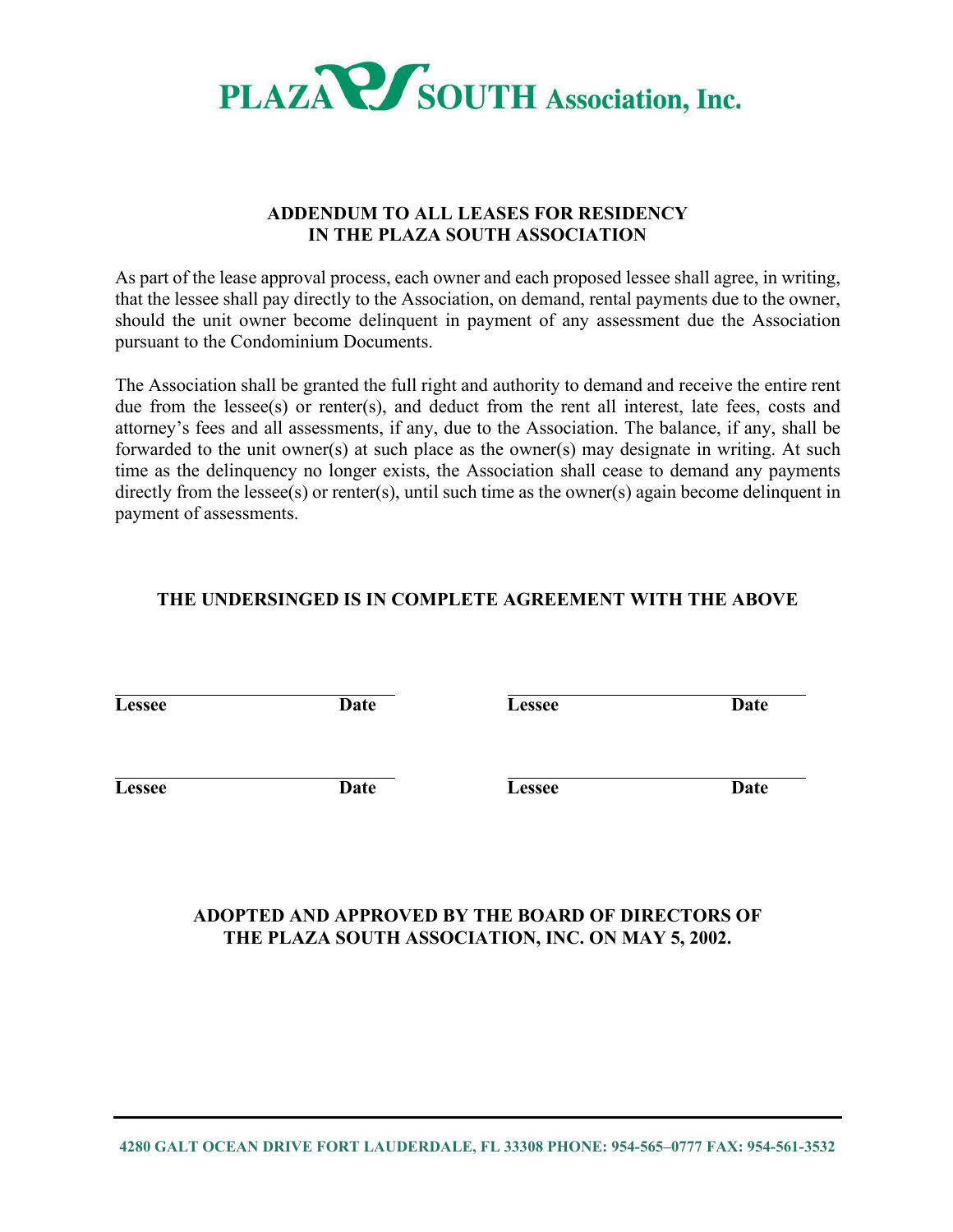

**GUEST REGISTRATION**

|                  | Date: $\qquad \qquad \text{Time:} \qquad \qquad$                                                                      |                                                                                                                                                                                                                                                        |
|------------------|-----------------------------------------------------------------------------------------------------------------------|--------------------------------------------------------------------------------------------------------------------------------------------------------------------------------------------------------------------------------------------------------|
|                  |                                                                                                                       | Unit # Lessee Name: Lessee Name: Lessee in Residence Yes / No (Circle one)                                                                                                                                                                             |
|                  | Name of Guest: Name of Guest:                                                                                         |                                                                                                                                                                                                                                                        |
|                  |                                                                                                                       |                                                                                                                                                                                                                                                        |
|                  |                                                                                                                       |                                                                                                                                                                                                                                                        |
|                  |                                                                                                                       |                                                                                                                                                                                                                                                        |
|                  | VEHICLE INFORMATION:                                                                                                  |                                                                                                                                                                                                                                                        |
|                  |                                                                                                                       | Manufacturer Year Manufacturer Year Manufacturer Next State Media Next State Media Next State Media Next State Media Next State Media Next State Media Next State Media Next State Media Next State Media Next State Media Nex                         |
| <b>Required:</b> |                                                                                                                       | Tag# Tag Parking Assignment  Tag Permit # Tag Permit # Tag Permit # Tag Permit # Tag Permit # Tag Permit # Tag Permit # Tag Permit # Tag Permit # Tag Permit # Tag Permit # Tag Permit # Tag Permit # Tag Permit # Tag Permit                          |
|                  | that if I am found in violation of this rule, it may be automatic grounds for denial of future request for residency. | **I hereby certify and attest under penalty of perjury that I am not paying or compensating the owner(s) for use of their<br>unit within Plaza South and understand that short term or unregistered tenancy is against the rules. I further understand |
|                  |                                                                                                                       |                                                                                                                                                                                                                                                        |

#### **TO BE COMPLETED BY GUARD IMMEDIATELY**

| $\Box$ Yes       | $\Box$ No    | Unit Access Authorization form attached                                   |  |  |  |  |
|------------------|--------------|---------------------------------------------------------------------------|--|--|--|--|
|                  |              | (No one is allowed in a unit without written, signed approval of owner)   |  |  |  |  |
| $\Box$ Yes       | $\Box$ No    | Contact owner to advise if no pre registration was obtained               |  |  |  |  |
| $\Box$ Yes       | $\square$ No | Identification Checked (Type, ID #& State (Country)______                 |  |  |  |  |
| $\Box$ Yes       | $\square$ No | <b>Above Registration Form Filled out Completely</b>                      |  |  |  |  |
| $\Box$ Yes       | $\Box$ No    | Visitors Information & Fire Safety Issued                                 |  |  |  |  |
| $\Box$ Yes       | $\square$ No | Were Unit Keys Issued By Guard                                            |  |  |  |  |
| $\Box$ Yes       | $\square$ No | <b>Guests Asked to Sign Out on Day of Departure</b>                       |  |  |  |  |
| $\Box$ Yes       | $\square$ No | "G" & Unit # noted on Daily Report                                        |  |  |  |  |
| $\Box$ Yes       | $\square$ No | <b>Information entered in EasyLobby</b>                                   |  |  |  |  |
| $\Box$ Yes       | $\square$ No | Do you have a Service/ESA Animal? Pets are prohibited within Plaza South. |  |  |  |  |
| GUARD SIGNATURE: |              |                                                                           |  |  |  |  |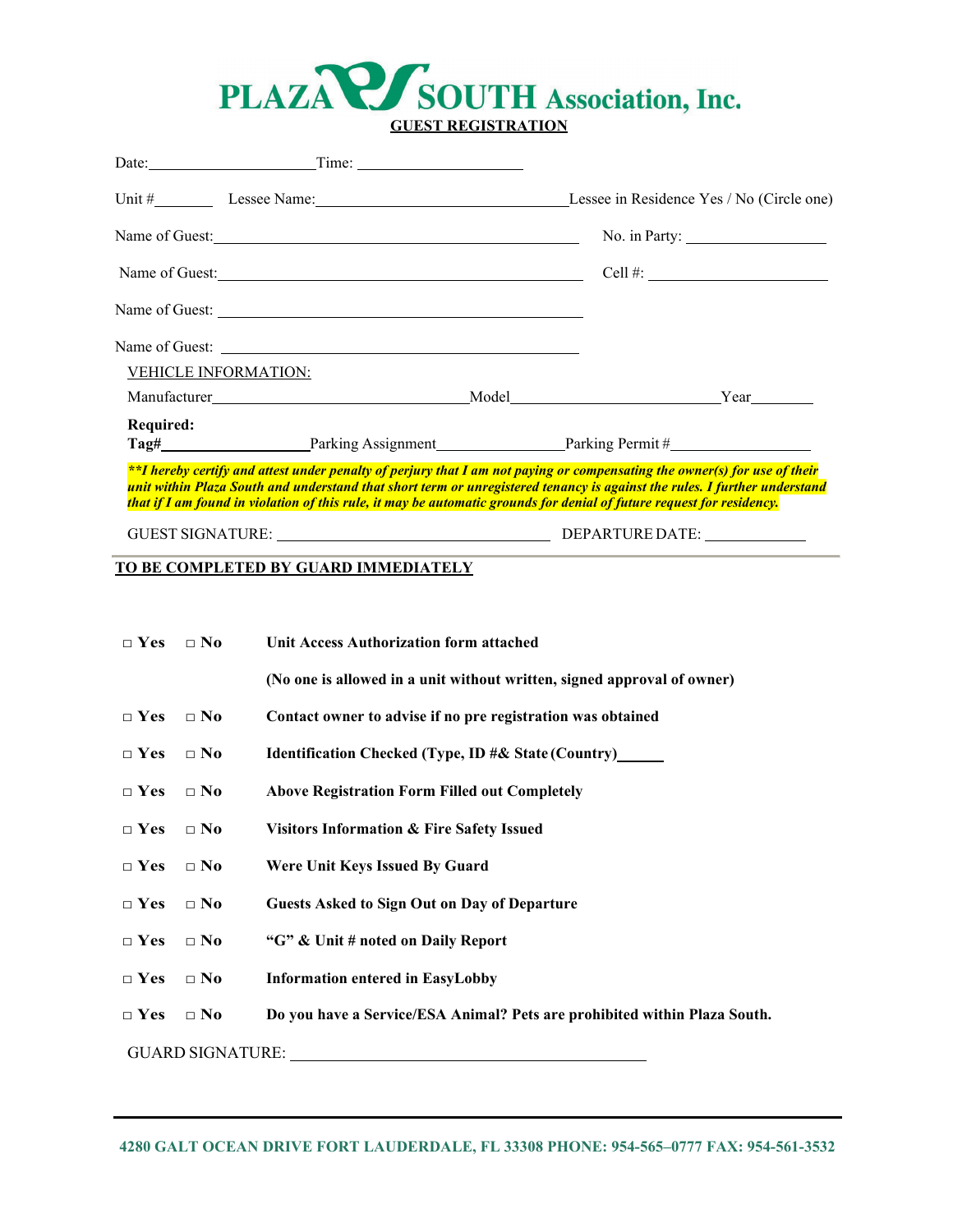

## **OUT OF RESIDENCE FORM**

#### **\*This Form Should Be Completed And Left With The Manager's Office**

| APT KEYS FRONT DESK? [ ] YES [ ] NO CAR KEYS FRONT DESK? [ ] YES [ ] NO          |                                                                                  |  |  |  |  |  |  |
|----------------------------------------------------------------------------------|----------------------------------------------------------------------------------|--|--|--|--|--|--|
| CAR IN GARAGE? [] YES [] NO                                                      | <b>GARAGE PARKING SPACE</b>                                                      |  |  |  |  |  |  |
|                                                                                  |                                                                                  |  |  |  |  |  |  |
| SURVEILLANCE BY________________________KEYS?_________PHONE _____________________ |                                                                                  |  |  |  |  |  |  |
| HAS APARTMENT WATER (ORANGE VALVE) BEEN TURNED OFF? [] YES [] NO                 |                                                                                  |  |  |  |  |  |  |
| HAS WATER HEATER BREAKER BEEN TURNED OFF? [] YES [] NO                           |                                                                                  |  |  |  |  |  |  |
| WHERE CAN YOU BE REACHED, OR WHO SHOULD BE CONTACTED, IN CASE                    |                                                                                  |  |  |  |  |  |  |
|                                                                                  |                                                                                  |  |  |  |  |  |  |
|                                                                                  | ,我们也不会有一个人的人,我们也不会有一个人的人,我们也不会有一个人的人。""我们的人,我们也不会有一个人的人,我们也不会有一个人的人。""我们的人,我们也不会 |  |  |  |  |  |  |
| <u> 1989 - Andrea Barbara, Amerikaansk politiker († 1908)</u>                    |                                                                                  |  |  |  |  |  |  |
|                                                                                  |                                                                                  |  |  |  |  |  |  |
| NEW MAILING ADDRESS                                                              |                                                                                  |  |  |  |  |  |  |
|                                                                                  |                                                                                  |  |  |  |  |  |  |
| SIGNATURE DATE DATE                                                              |                                                                                  |  |  |  |  |  |  |

**4280 GALT OCEAN DRIVE FORT LAUDERDALE, FL 33308 PHONE: 954-565–0777 FAX: 954-561-3532**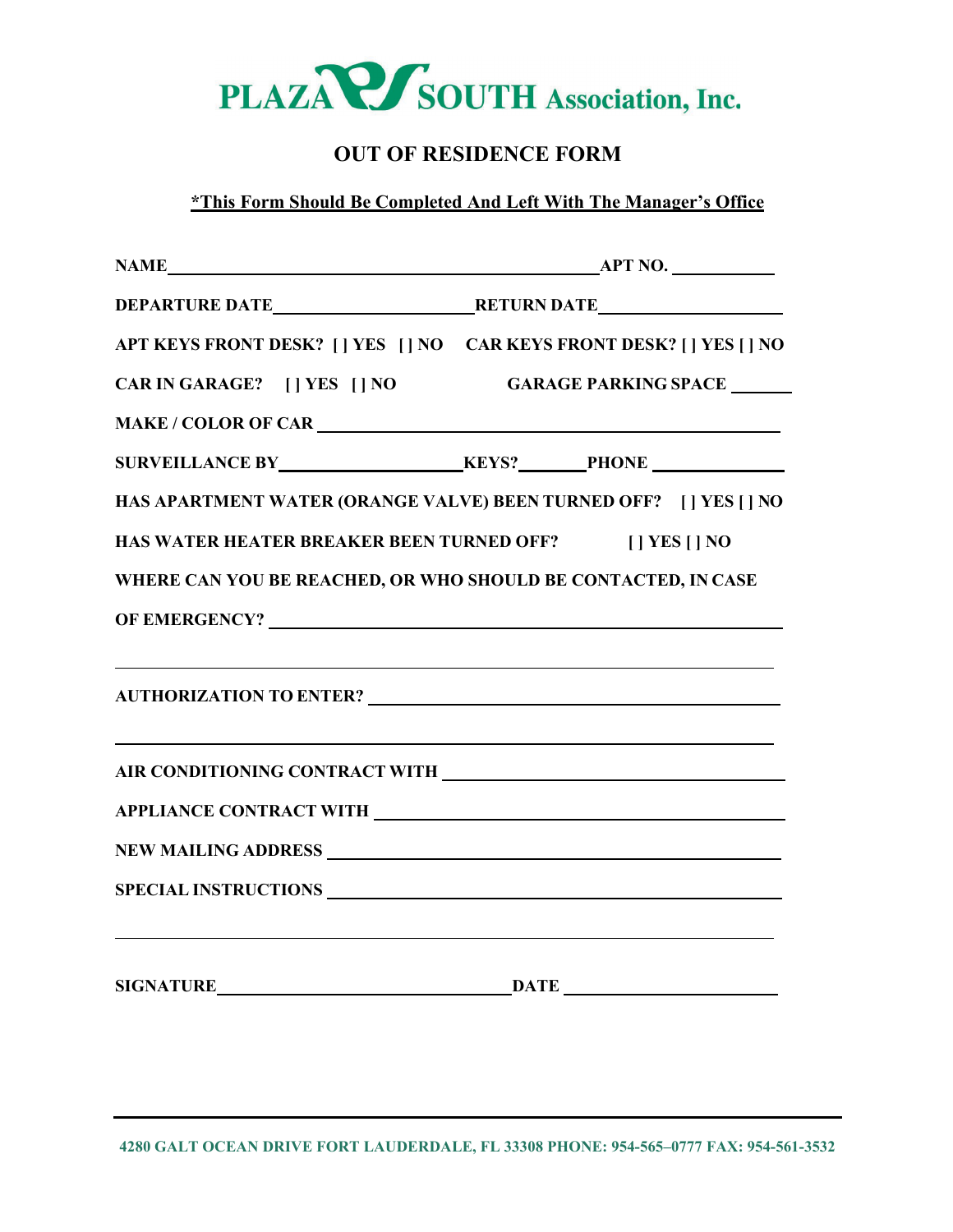

#### **AUTHORIZATION TO ENTER**

| DATE:                                                                                                                                                                                                                                                   |                                                                                                                       |  |  |  |  |  |  |
|---------------------------------------------------------------------------------------------------------------------------------------------------------------------------------------------------------------------------------------------------------|-----------------------------------------------------------------------------------------------------------------------|--|--|--|--|--|--|
| APT. #:                                                                                                                                                                                                                                                 |                                                                                                                       |  |  |  |  |  |  |
| OWNER / RESIDENT NAME:<br>PHONE NUMBER: The contract of the contract of the contract of the contract of the contract of the contract of the contract of the contract of the contract of the contract of the contract of the contract of the contract of |                                                                                                                       |  |  |  |  |  |  |
|                                                                                                                                                                                                                                                         |                                                                                                                       |  |  |  |  |  |  |
| $\text{DATE(s)}$                                                                                                                                                                                                                                        |                                                                                                                       |  |  |  |  |  |  |
|                                                                                                                                                                                                                                                         | <b>NAME PURPOSE GIVE KEYS?</b>                                                                                        |  |  |  |  |  |  |
|                                                                                                                                                                                                                                                         | ,我们也不会有什么。""我们的人,我们也不会有什么?""我们的人,我们也不会有什么?""我们的人,我们也不会有什么?""我们的人,我们也不会有什么?""我们的人                                      |  |  |  |  |  |  |
|                                                                                                                                                                                                                                                         | ,我们也不会有什么。""我们的人,我们也不会有什么?""我们的人,我们也不会有什么?""我们的人,我们也不会有什么?""我们的人,我们也不会有什么?""我们的人                                      |  |  |  |  |  |  |
|                                                                                                                                                                                                                                                         | ,我们也不会有什么。""我们的人,我们也不会有什么?""我们的人,我们也不会有什么?""我们的人,我们也不会有什么?""我们的人,我们也不会有什么?""我们的人                                      |  |  |  |  |  |  |
|                                                                                                                                                                                                                                                         | <u> 1989 - Jan Barat, margaret amerikan basa dan bahasa dan bahasa dalam basa dalam basa dalam basa dalam basa da</u> |  |  |  |  |  |  |
|                                                                                                                                                                                                                                                         | <b>SHOULD SECURITY PROVIDE KEYS?</b>                                                                                  |  |  |  |  |  |  |
|                                                                                                                                                                                                                                                         | $YES$ NO $NOS$                                                                                                        |  |  |  |  |  |  |
| <b>RESIDENT'S SIGNED</b>                                                                                                                                                                                                                                |                                                                                                                       |  |  |  |  |  |  |

#### **PLEASE DELIVER TO MANAGEMENT OFFICE OR EMAIL FORM.**